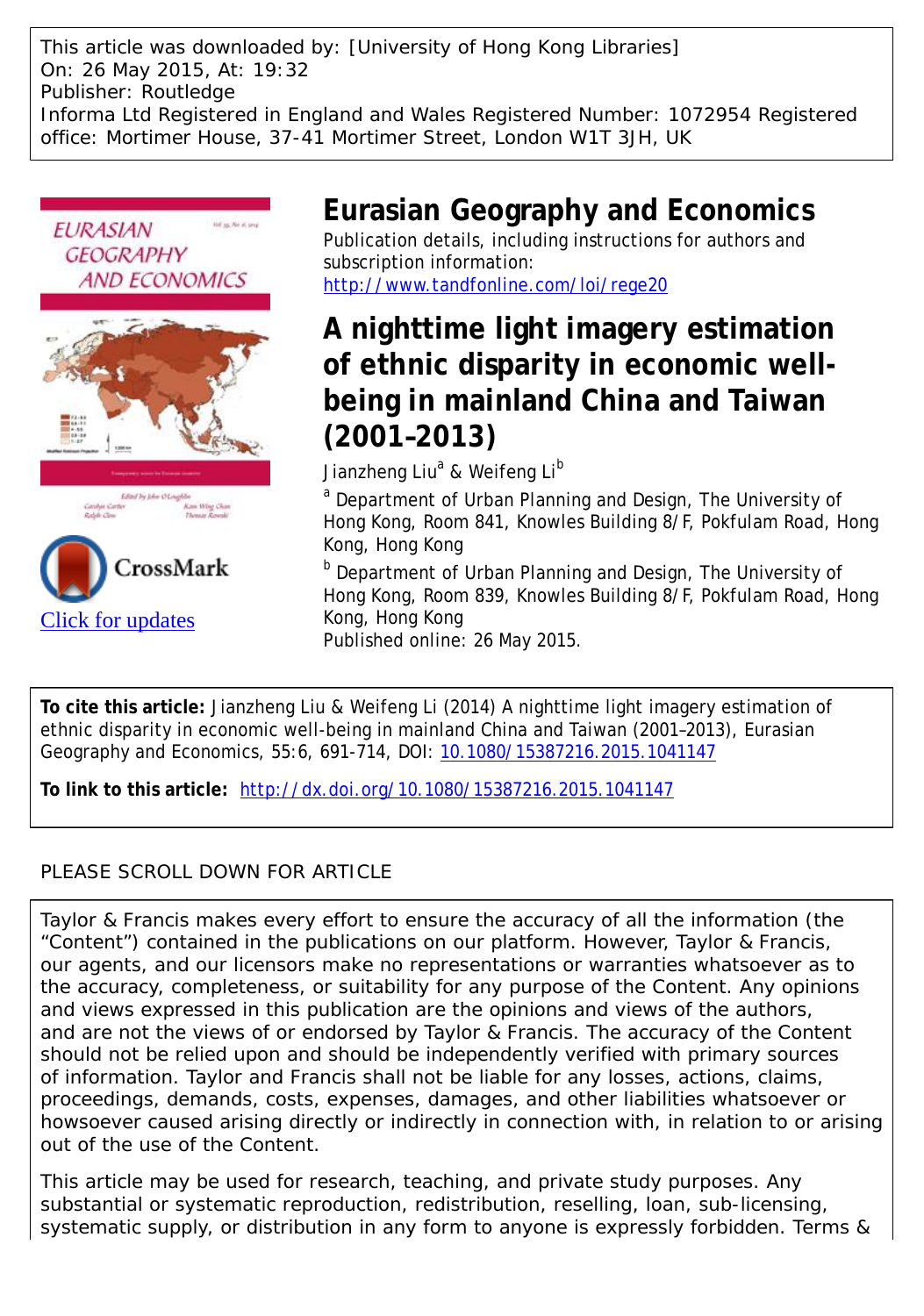Conditions of access and use can be found at [http://www.tandfonline.com/page/terms](http://www.tandfonline.com/page/terms-and-conditions)[and-conditions](http://www.tandfonline.com/page/terms-and-conditions)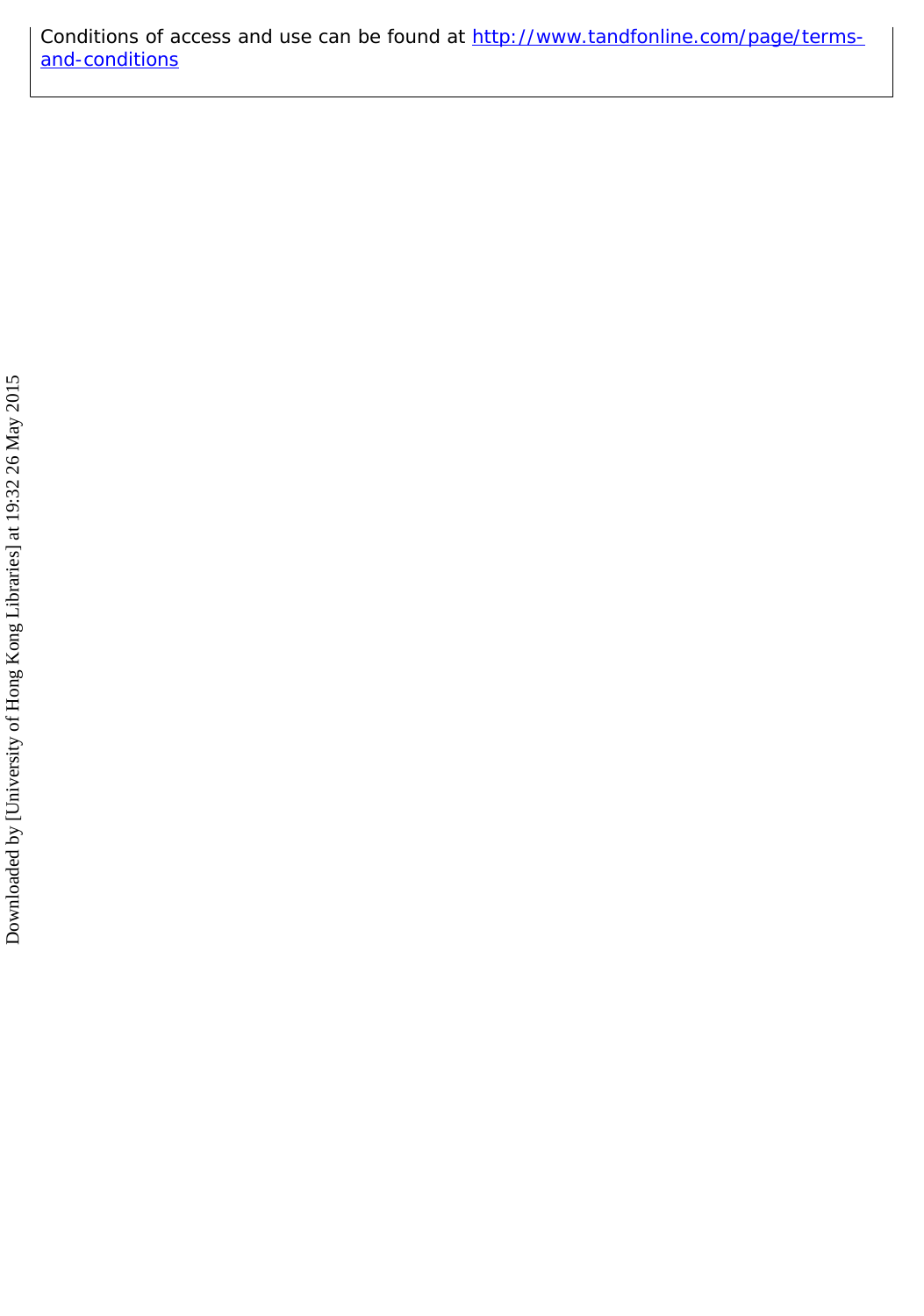# A nighttime light imagery estimation of ethnic disparity in economic well-being in mainland China and Taiwan (2001–2013)

Jianzheng Liu<sup>a</sup> and Weifeng Li<sup>b\*</sup>

<sup>a</sup>Department of Urban Planning and Design, The University of Hong Kong, Room 841, Knowles Building 8/F, Pokfulam Road, Hong Kong, Hong Kong; <sup>b</sup>Department of Urban Planning and Design, The University of Hong Kong, Room 839, Knowles Building 8/F, Pokfulam Road, Hong Kong, Hong Kong

(Received 9 October 2014; accepted 11 April 2015)

Ethnic disparity in economic well-being in China is drawing more and more attention from researchers. Past efforts for estimating ethnic disparities relied only on survey data in yearbooks or other statistical data obtained at the province or county level, which is usually limited by specific administrative boundaries that may not reflect ethnic differences. The details of ethnic disparities in economic well-being across all ethnic groups still remain unknown. In this study, we analyzed ethnic disparity in economic well-being in China over a 13-year period using nighttime light imagery and obtained a detailed and relatively accurate understanding of these disparities. This study presents and discusses the ranking of ethnic groups in China in terms of economic well-being and human development level, as well as their development patterns. We also make a comparison between the non-Han Chinese and the Han Chinese and find that non-Han ethnic groups as a whole have higher economic levels of well-being than do the Han Chinese. Although the human development level of the non-Han Chinese is lower than that of the Han Chinese, the human development level of non-Han Chinese is increasing all the time, and the disparity between them fell from 2001 to 2013, except in 2011. This study introduces a simple, convenient, and cost-effective way to measure ethnic disparities in economic well-being across ethnic groups and provides a detailed approximation of these disparities in China over a 13-year period, which will help inform policy makers in their future decisionmaking regarding ethnic-related issues.

Keywords: ethnic disparity; Han Chinese; non-Han Chinese; economic well-being; nighttime light imagery; China

## 1. Introduction

Ethnicity remains a highly sensitive and concerning word or concept worldwide today, even several decades after the great anti-racial inequality campaign of the 1960s, which aroused a worldwide fight against ethnic inequality, evidenced as much in the civil rights struggles in the US as in the liberation of African countries from colonial rule. Our world has become vulnerable to ethnic segregation, especially in some regions riven with religious hatred, like the Middle East, and reminds us that our world is still confronted with racism and there are still people suffering from ethnic inequality, either directly or indirectly.

<sup>\*</sup>Corresponding author. Email: wfl[i@hku.hk](mailto:wfli@hku.hk)

<sup>© 2015</sup> Taylor & Francis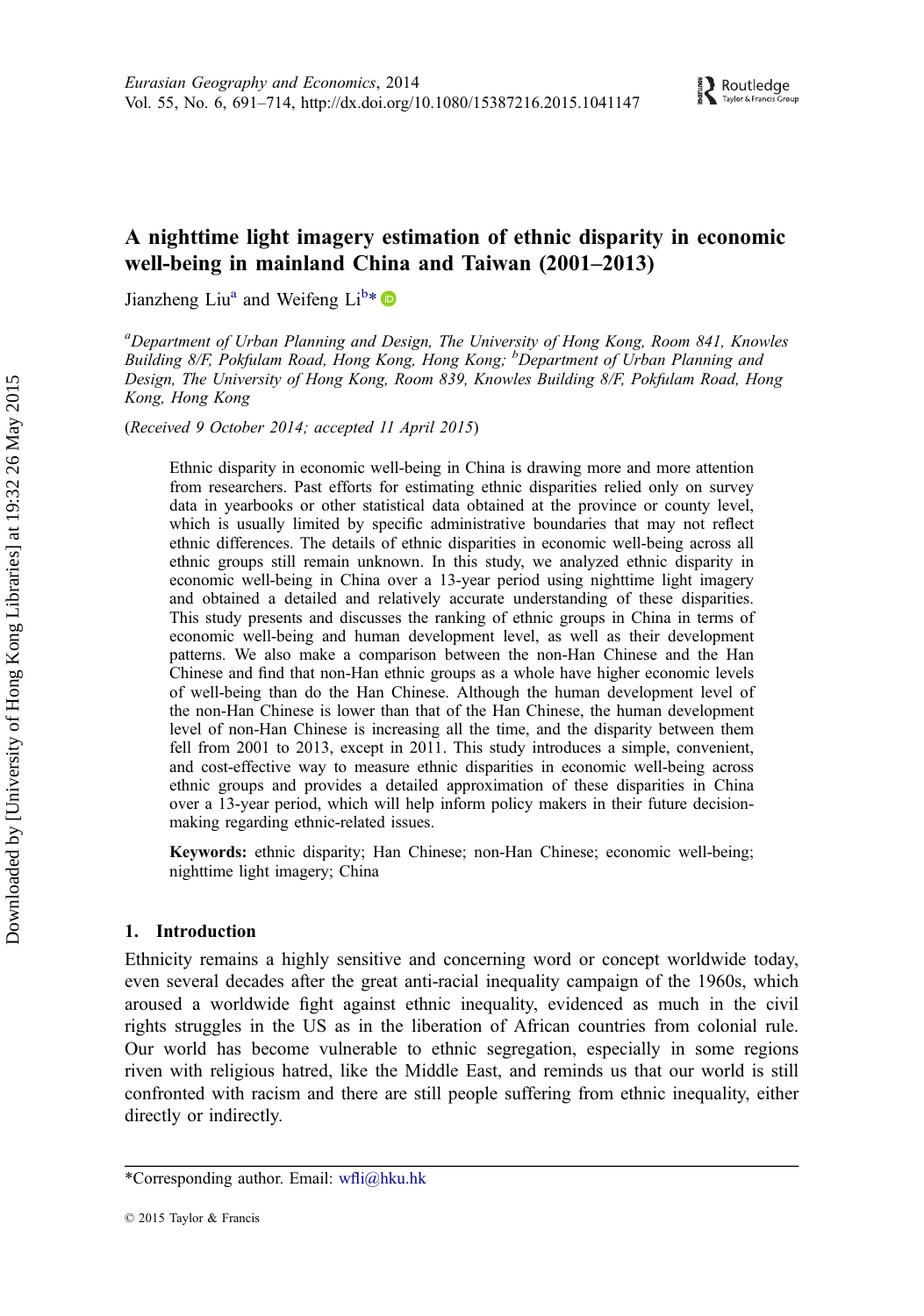Because of the significance of ethnicity, various institutions and researchers have focused their attention on race-related issues, particularly on ethnic disparities between different ethnic groups. In its World Development Report 2009, the World Bank pointed out that ethnic disparities between ethnic majorities and some ethnic minorities (who usually reside in many lagging areas) deepen political divisions, fuel tensions, and civil conflict, and cause greater divergence in living standards – even reverse development (World Bank Group [2009](#page-19-0)). Rebecca M. Blank [\(2001](#page-17-0)), the former Acting and Deputy United States Secretary of Commerce, has indicated that ethnic disparities are a salient predictor of well-being in many aspects of American society, such as education attainment, health status, employment, and housing quality, reflecting a country's progress and development on race-related issues. In her publication, which discusses the trend of ethnic disparity in social and economic well-being in America, Blank restates that to understand the status and future of America, one must understand the role of ethnicity. The truth of this assertion is not confined to the United States, but applies to any country with ethnic divisions.

China has a large number of ethnic groups. According to the official statistics from the National Bureau of Statistics of China ([2002\)](#page-18-0), in addition to the Han majority there are 55 ethnic minority groups within Chinese territory, which constitute roughly 8 percent of the total population of China and take up 64 percent of Chinese territory. China is also faced with race-related conflicts. The recent series of incidents in northwestern China have caused casualties and great economic loss, resulting in heightened tension and threats to local stability. It is widely suspected that ethnic disparity in economic well-being plays a vital role in causing these conflicts (Cao [2010](#page-17-0)). Therefore, a detailed investigation into ethnic disparity in economic well-being is urgently needed.

The matter of ethnic disparity issues in economic well-being in China has drawn more and more attention in recent years (Gustafsson and Li [2003](#page-18-0); Li and Gustafsson [2002;](#page-18-0) Sullivan [2011\)](#page-19-0). But to our surprise, so far little literature in English discussing this issue has been found, and most of the existing literature is from Chinese journals. We attribute this to a lack of solid data. Even among the handful of empirical studies on the matter, scholars have not yet reached agreement about whether or not such disparities exist. Some researchers argue that substantial ethnic disparities existed in education and occupation in certain regions – like the Xinjiang province from 1982 to 1990 (Hannum [2002;](#page-18-0) Hannum and Xie [1998](#page-18-0)) – and that ethnic disparities between minorities and Han Chinese grew between 1978 and 2008 (Zhang and Dong [2009\)](#page-19-0). Still other researchers concluded that the income of minorities had been brought up to and even above the level of the Han majority in Guizhou and Yunnan provinces from 1988 to 1995, based on two surveys of rural China (Gustafsson and Li [2003](#page-18-0); Li and Gustafsson [2002\)](#page-18-0). Apparently, researchers have quite divergent opinions on what ethnic disparities may exist in China.

A major problem in existing studies is inaccurate measurement due to data limitations. Existing studies were conducted at a provincial or county level using survey data or statistical data from yearbooks (Li and Gustafsson [2002](#page-18-0); Zhang and Dong [2009\)](#page-19-0). However, in most cases, survey data and statistical data are limited by administrative boundaries, which mean that data on ethnic groups is usually collected in a specific administrative region, such as by province and/or county. But the areas that ethnic groups inhabit do not always match the administrative boundaries. In fact, in China, except in a small number of autonomous regions such as Sanjiang Dong Autonomous County in Guangxi province and Zhangjiachuan Hui Autonomous County in Gansu province, most ethnic groups do not live in one specific administrative region. Thus, the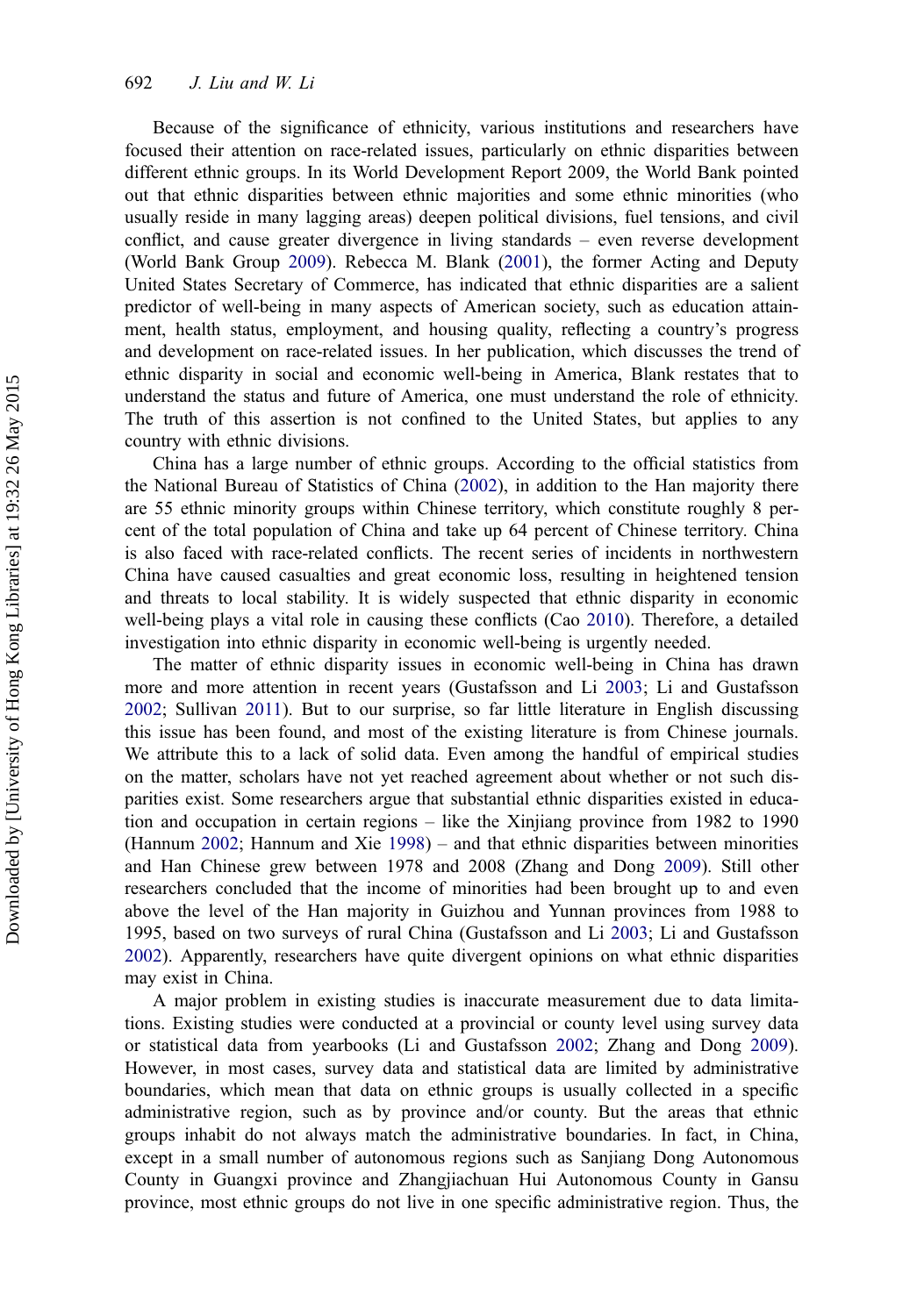results obtained by previous studies on ethnic disparity in economic well-being are probably inaccurate, and the details of these disparities across all ethnic groups in the overall country remain unknown.

With the adoption of nighttime imagery, this study presents a detailed approximation of economic disparities between ethnic groups in China regardless of administrative boundaries. A simple trend analysis was conducted to reveal the history of such disparities over a 13-year period. The study introduces a useful and handy tool to measure these disparities, and our results have significant implications for regional development and ethnic-related policy formulation.

## 2. Relevant concepts and assumptions

Ethnic disparity is a type of social inequality (Jasso and Kotz [2008\)](#page-18-0), which is defined as inequality or disproportionate differences between ethnic groups in key areas that shape a person's or group's opportunities in social functioning and opinions and behaviors toward each other (Blank [2001](#page-17-0)). One of these differences can be inequality in economic well-being (O'Connell [2012](#page-18-0); Semyonov and Lewin-Epstein [2011;](#page-19-0) van de Walle and Gunewardena [2001](#page-19-0); Wojtkiewicz [1993](#page-19-0)). Specifically, it can refer to inequality in employment (Hannum and Xie [1998;](#page-18-0) Zang [2008](#page-19-0)), education (Hannum [2002](#page-18-0); Kirdar [2009\)](#page-18-0), home ownership (Flippen [2001](#page-18-0); Lewin-Epstein, Elmelech, and Semyonov [1997\)](#page-18-0), health (Nazroo [2003](#page-18-0)), and access to other social resources and capital (Yaish [2001;](#page-19-0) Zang [2012](#page-19-0), [2013](#page-19-0)). Since these aspects of inequality are closely linked with and affected by economic well-being, either directly or indirectly (Blank [2001;](#page-17-0) Nazroo [2003](#page-18-0)), it suggests that ethnic disparity in economic well-being plays a fundamental role in various aspects of inequalities between ethnic groups.

Economic well-being is a broad concept. Traditionally, economic well-being is defined as income or per capita GDP (Blank [2001\)](#page-17-0), but there is more to economic wellbeing than merely income or per capita GDP. According to Osberg and Sharpe ([2005\)](#page-18-0), economic well-being not only means economic status as measured by GDP, but also includes job security, life expectancy, leisure, etc. In this regard, economic well-being is closer to a part of the human development index and cannot simply be represented using income or per capita GDP. For this reason, this study employs two indicators of economic well-being to measure ethnic disparity, the details of which are elaborated in the following section of this study.

In order to measure economic well-being more comprehensively, we made an assumption that economic well-being can be represented by luminosity. The rationale behind this assumption is that nocturnal lighting is a proxy for economic activity and is closely correlated with economic development level, which has been well demonstrated in the literature (Chen and Nordhaus [2011;](#page-17-0) Doll [2003](#page-17-0); Doll, Muller, and Elvidge [2000;](#page-17-0) Elvidge et al. [1997](#page-17-0); Ghosh et al. [2009](#page-18-0), [2010;](#page-18-0) Lo [2002;](#page-18-0) Sutton, Elvidge, and Ghosh [2007\)](#page-19-0). These studies have developed fine correlations between economic activity levels and various measures of light, such as the sum of values of lit pixels (Sutton and Costanza [2002\)](#page-19-0) and the lit area (Doll, Muller, and Elvidge [2000;](#page-17-0) Elvidge et al. [1997\)](#page-17-0). Economic researchers have also demonstrated in a very convincing way that light data is a good supplementary measurement to the conventional measures of GDP, and that increases in luminosity approximate true income growth (Henderson, Storeygard, and Weil [2009](#page-18-0), [2011\)](#page-18-0). These successful applications of nighttime light data to the estimation of economic activity make this study possible.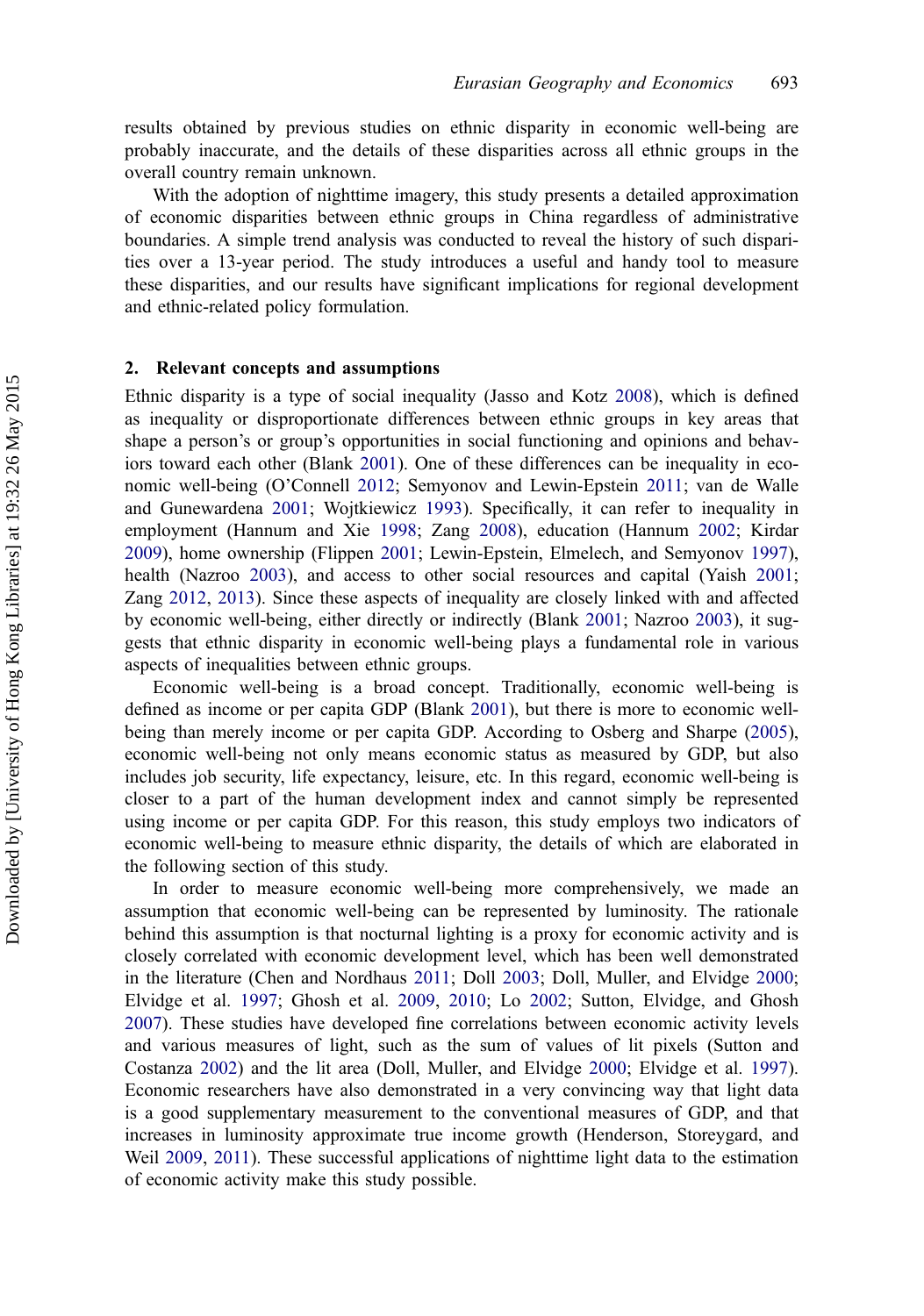#### 3. Methods and materials

# 3.1. Measurement of ethnic disparity

This study adopts two instruments to measure disparity in economic well-being between ethnic groups. Average luminosity per capita is one indicator, which functions like per capita GDP and is used to proxy the average economic activity level of each ethnic group. It can be defined as follows:

$$
\overline{L}_i = \text{DN}_i / P_i \tag{1}
$$

where  $\overline{L}_i$  represents the average luminosity per capita of *i*th cell, DN<sub>i</sub> is the digital value of *i*th cell, and  $P_i$  is the population of *i*th cell.

Luminosity per capita only measures a statistical average of economic well-being, ignoring other aspects of economic well-being, which is probably unrepresentative. Therefore, we utilize the Night Light Development Index (NLDI) developed by Elvidge et al. [\(2012](#page-17-0)) to measure the human development level of ethnic groups. The basic idea of this index resembles the formulation of the Gini coefficient, which combines the nighttime light data with gridded population data to measure the co-distribution of nocturnal lights and people.

As shown in Figure 1, a curve is drawn as the cumulative nocturnal light in an area is plotted against cumulative population, arranged from the lowest value of light data to the highest value of light data. The diagonal line at 45° represents an even distribution of light; i.e., perfect equality of light. If A represents the area that lies between the curve and the diagonal line at  $45^\circ$  and B represents the total area above the diagonal line, the NLDI can be defined as follows:

$$
NLDI = A/B
$$
 (2)

NLDI varies between 0 and 1. Note that NDLI is not a measure of income inequality like Gini coefficient, but is closer to the human development index that measures "standard of living," life expectancy, and education level in a region (UNDP [2010](#page-19-0)). The higher the NLDI, the lower the human development it indicates.

#### 3.2. Geo-referencing of ethnic groups

The distribution map of ethnic groups in China was obtained from "Geo-referencing of Ethnic Groups" (GREG), developed by Weidmann, Rød, and Cederman ([2010](#page-19-0)). The



Figure 1. A graphical representation of calculation of NLDI.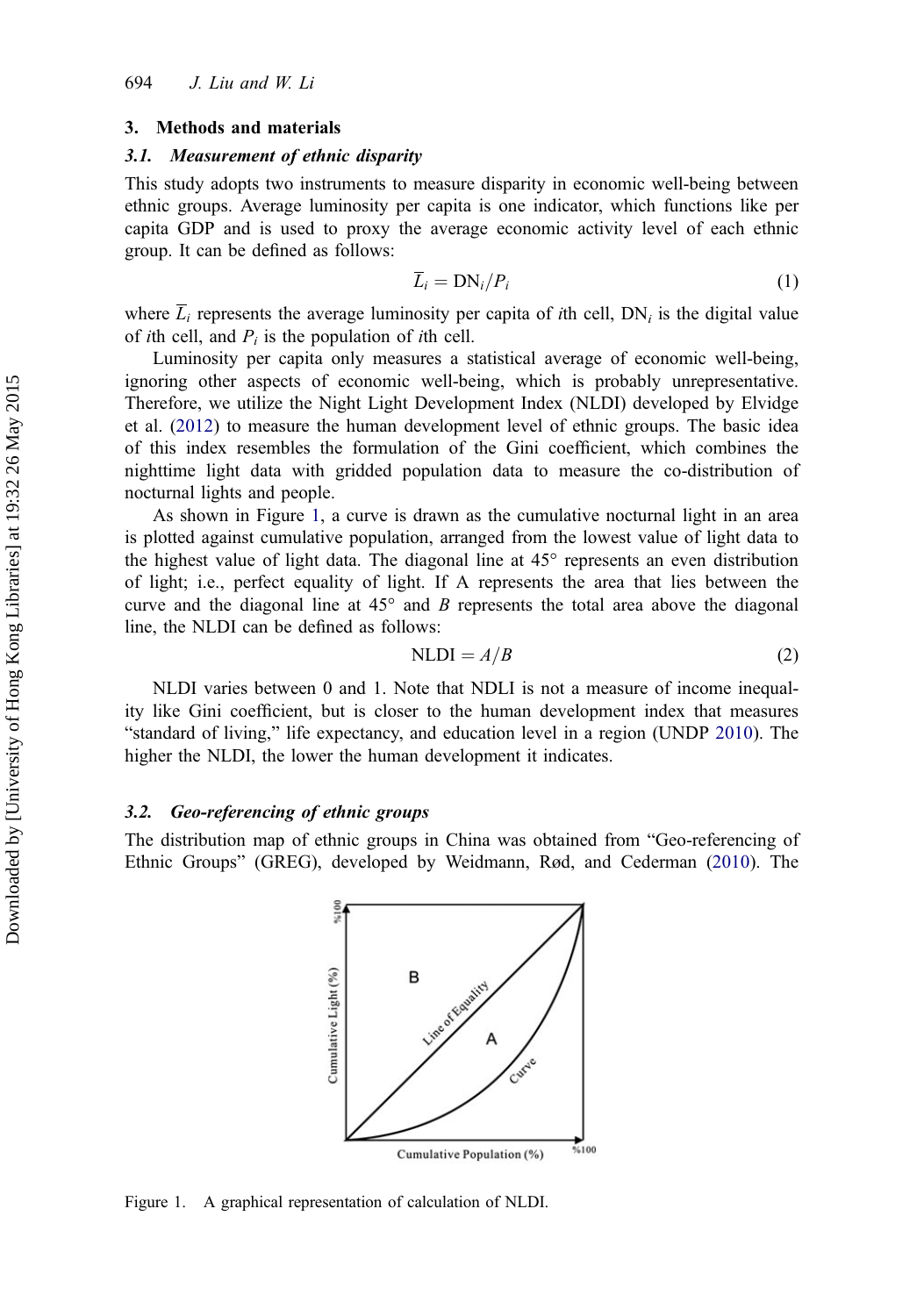data are produced in the GREG data project by the International Conflict Research Group of ETH Zurich. The original data and maps in the GREG data-set are drawn from the Soviet Atlas Narodov Mira (Bruk and Apenchenko [1964\)](#page-17-0), which is derived from a worldwide mapping project of ethnic groups carried out by Soviet ethnographers in the 1960s.

Forty-nine ethnic groups are recorded in this GREG data-set, including *Gaoshan* in Taiwan (Table 1). Seven ethnic groups are not recorded in this data-set; namely the Russian, Uzbek, Gin, Monba, Pumi, Jino, and the Tatars. Given the fact that all of these seven ethnic groups have a sparsely dispersed distribution and small population, as is revealed in the China Population Statistics Yearbook 2002 (National Bureau of Statistics [2002,](#page-18-0) 78–106), we did not modify the GREG data to include all of the 56 officially recognized ethnic groups in China.

A possible problem with the GREG data-set that could probably raise doubt is that there may be some differences between the map derived from the GREG data-set and the true distribution map that illustrates the exact living areas of ethnic groups in China. The atlas produced in the 1960s from which the data-set was derived is one of the reasons for this problem, as it is possible that there has been relocation in the living areas of ethnic groups. Another potential issue is the within-group mobility of ethnic groups. Migration is not a rare phenomenon in China. Every year millions of people from different ethnic groups move into urban areas to make a living or move to another city due to job transfers or marriages. This makes the nighttime light-based measurement of ethnic disparity less desirable and satisfactory. However, the two problems may not be very severe, as many studies report that minority ethnic groups usually stay in their traditional homelands due to attachment to native land and being unaware of the greater economic opportunities available with migration (Poston, Micklin, and Shu [1998;](#page-18-0) Yang [2007\)](#page-19-0), and most of them tend to reside in border areas highly segregated residentially from the Han Chinese (Poston, Chang, and Dan [2006](#page-18-0); Poston, Micklin, and Shu [1998\)](#page-18-0). Even for those who migrate, they tend to prefer places within their traditional regions of residence; areas with similar languages, religions, and ethnic traditions (Yang [2007](#page-19-0)).

| Name    | Cont'd | Cont'd    |
|---------|--------|-----------|
| Achang  | Lhoba  | Salar     |
| Qiang   | Manchu | Yugur     |
| Han     | Maonan | She       |
| Zhuang  | Miao   | Sui       |
| Daur    | Mongol | Xibe      |
| Ewenki  | Mulao  | Dai       |
| Hani    | Naxi   | Tibetan   |
| Hui     | Hezhen | Tujia     |
| Jingpo  | Nu     | Tu        |
| Gaoshan | Orogen | Derung    |
| Kazak   | Bai    | Dong      |
| Gelao   | Deang  | Dongxiang |
| Kirgiz  | Tajik  | Uyghur    |
| Korean  | Bonan  | Va        |
| Lahu    | Blang  | Yao       |
| Li      | Buyei  | Yi        |
| Lisu    |        |           |

Table 1. The 49 ethnic groups in China (including Taiwan) recorded in GREG.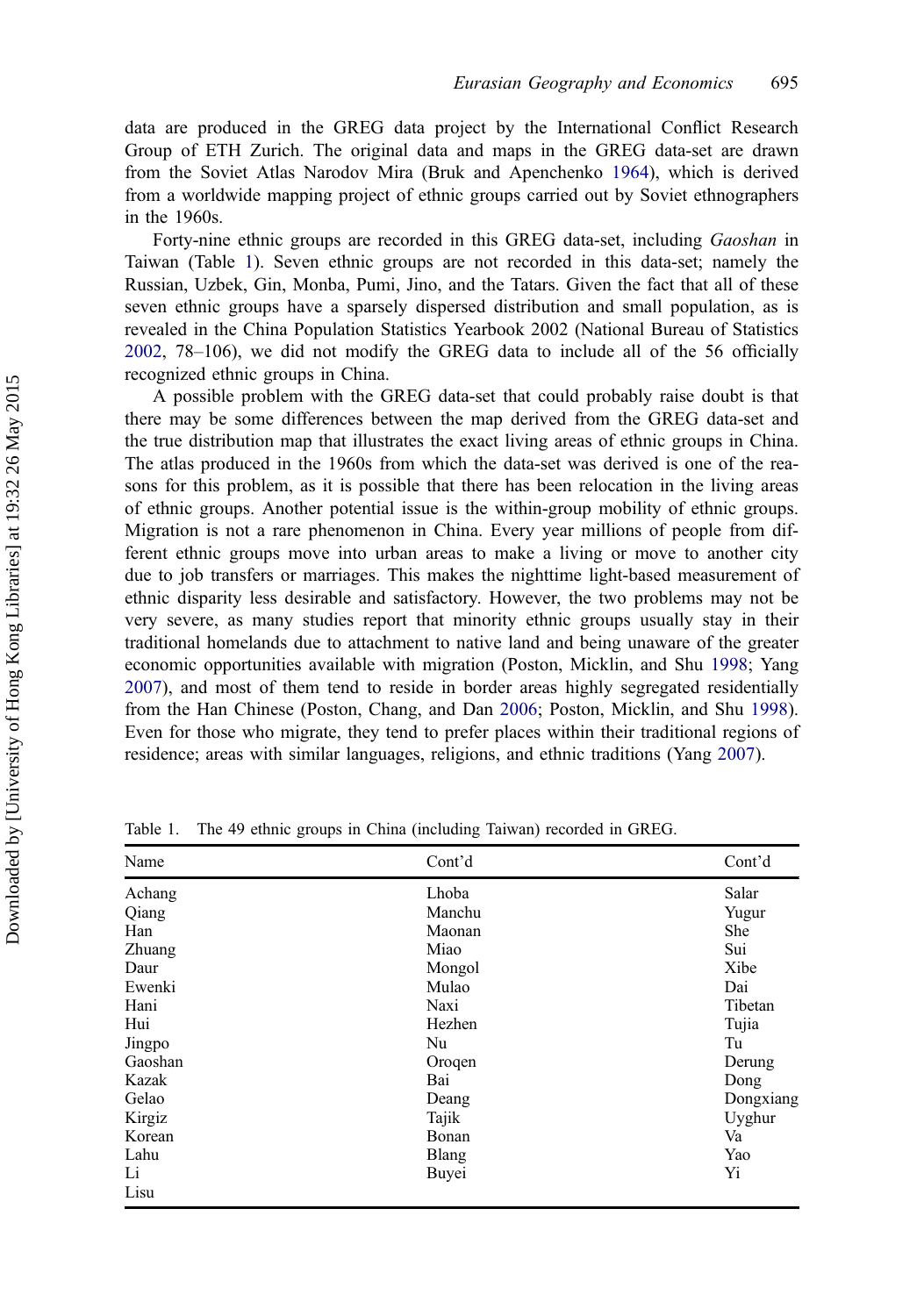To determine the reliability of the data, we conducted an accuracy assessment of the GREG data-set based on the following assumption: If the 1960s GREG data for ethnic population distribution is still accurate, meaning that each polygon in GREG data is homogeneous and just for that specific ethnic group, then for each administrative region such as a county, the estimated population for each ethnic group using GREG and LandScan (described below) within that administrative region should be consistent with the ethnic population census data within that administrative region. Drawing on this idea, we overlay the GREG data with the national county administrative map and LandScan 2000 to get the estimated ethnic population for each county in the year 2000. We then compare this data array with the 2000 population census data at the county level and compute the correlation coefficient Pearson's r. As long as GREG data is more accurate to the true distribution of each ethnic group, Pearson's  $r$  should be closer to 1.

The results show that 2484 counties (86.9 percent of the 2860 counties within mainland China) have a high Pearson's  $r$  of more than 0.9. The average Pearson's  $r$  for all 2860 counties is 0.9303. This may serve as a strong evidence that GREG data is reliable and accurate, although it cannot prove the data accuracy fully.

#### 3.3. LandScan 2001–2013

We use the 2001–2013 LandScan population grids produced by Oak Ridge National Laboratory (ORNL) to estimate the population of each ethnic group. It provides a fine global population distribution referenced by latitude/longitude (WGS 1984) coordinates with an approximately 30-arc-second resolution. This data-set is created using a population distribution model that proportionally allocates population to each cell according to a likelihood coefficient calculated based on land cover, roads, slope, urban areas, and other information.

In order to facilitate data extraction, LandScan datasets are also used to shift the nighttime light data specified in next section to obtain the best possible match with LandScan datasets.

One thing worth noting is that the first two LandScan products, namely LandScan 1998 and LandScan 2000, adopted nighttime lights as an input for the calculation of population count (Dobson et al. [2000](#page-17-0)), while subsequent versions of LandScan products dropped this input data source (Bhaduri et al. [2002\)](#page-17-0). To avoid co-variation and duplication in data, this study only employed the LandScan products of years following 2000.

#### 3.4. DMSP/OLS nighttime light imagery

The nighttime light data time series were made using US Air Force Defense Meteorological Satellite Programs (DMSP) Operational Linescan System (OLS) night images. These data sets include three image types: cloud-free composites, raw average visible coverage, and stable lights coverage. For this study, we used the annual stable light product, from which background noise has been removed.

Because of the absence of an onboard calibration system and gain setting of the sensors, the digital number (DN) values in the data stream are not directly comparable from one year to the next. As Figure [2](#page-8-0) shows, the sum of values of lit pixels for different nighttime light images of China from different satellites jumps at certain years, indicating an inconsistent increase in the sum of values of lit pixels. Therefore, an intercalibration procedure is required before a direct comparison of DN values across the time series can be made.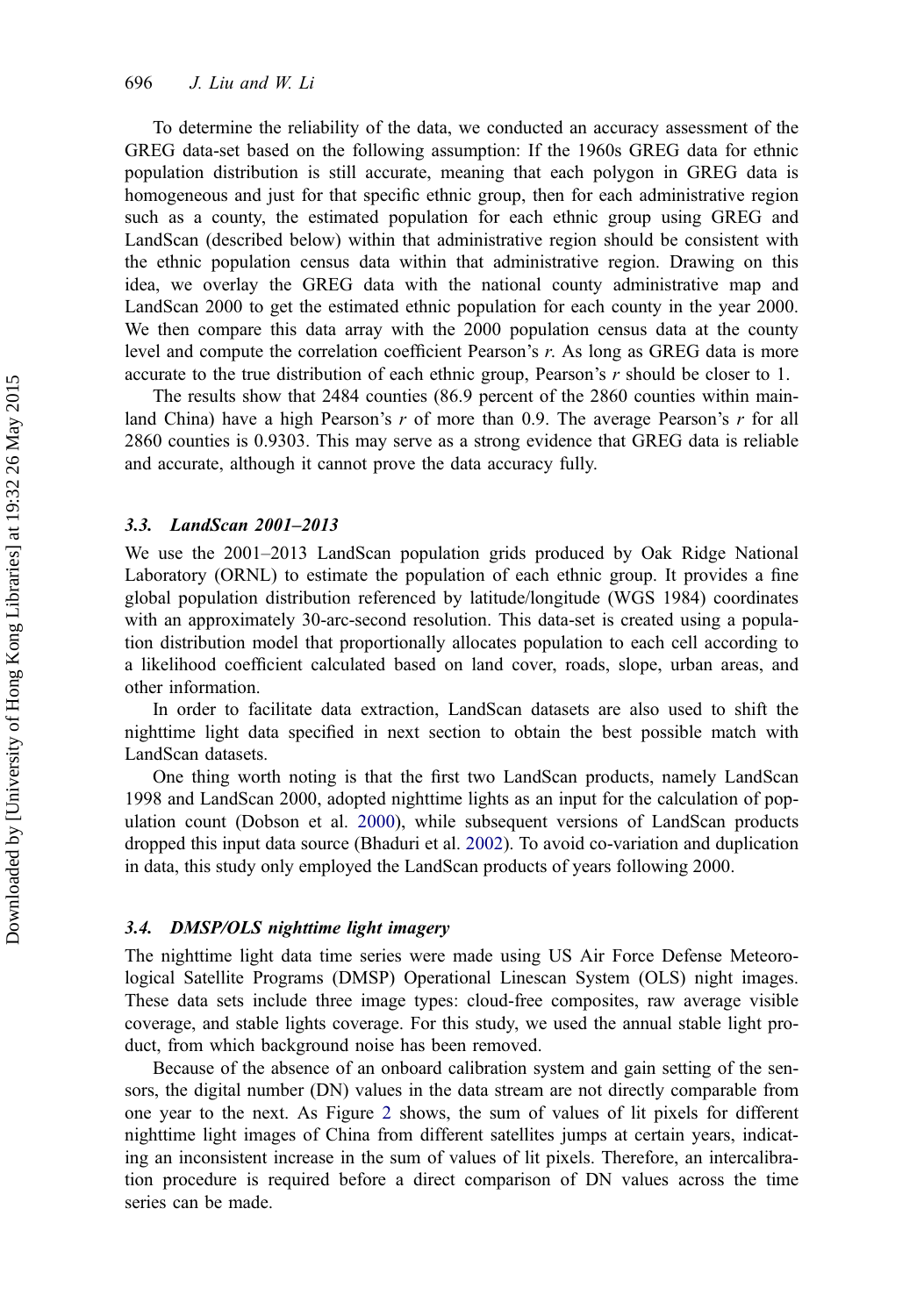<span id="page-8-0"></span>

Figure 2. Variation of sum of lit pixels in nighttime light data from different satellites before intercalibration.

In this study, we followed a quadratic regression model introduced by Elvidge et al. ([2009\)](#page-18-0) to perform the intercalibration. The nighttime light data of 2007 captured from DMSP satellite F16 was selected as the reference image due to its high sum of lit pixels (Figure 2) and its middle position, which connects both sides across the time series. We then identified several areas with invariable or little change of light across the time series. Two rules were formulated to select the invariant areas. One was that the variation of DN values of the selected area across the time series had to be small; the other was that the DN values of selected areas must cover as much as possible of the full range of nighttime light images, i.e., 0–63. We examined several cities in East Asia and found that Hong Kong and Okinawa from Japan had the two features specified above. Hence, the two areas were selected as the invariable area to compute the coefficients of the quadratic regression model (Equation (3)). With the selected invariable areas of the reference image as the dependent variable, and the same areas of to-be-calibrated images as the independent variable, the model parameters  $a, b$ , and  $c$  were calculated using least squares regression for each nighttime light data (Table [2\)](#page-9-0).

$$
DN_{\text{calibrated}} = a \times DN^2 + b \times DN + c \tag{3}
$$

where  $DN_{calibrated}$  is the DN value after intercalibration, DN is the original DN value, and a, b, c are the model parameters.

The coefficients of the quadratic regression models were then applied to calibrate the nighttime light data of each year from each satellite, respectively. During the intercalibration, we excluded the DN value of zero from the DN adjustment because zero indicates a complete lack of light and those DN values of zero should be maintained as their original values. Finally, the nighttime light data of the same year but from different satellites were averaged. Figure [3](#page-10-0) shows the nighttime light data time series after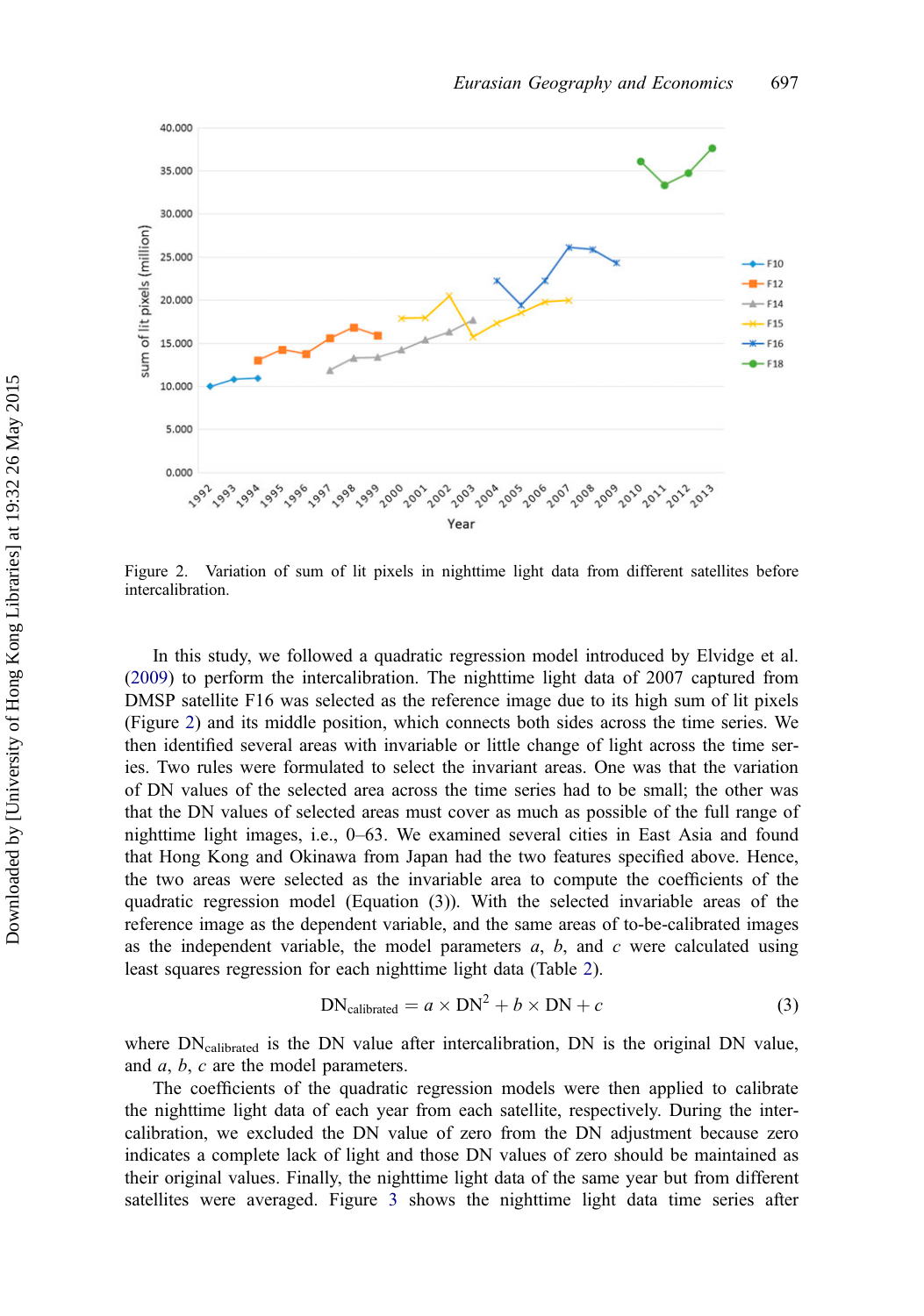| Satellite | Year | $\boldsymbol{a}$ | $\boldsymbol{b}$ | $\boldsymbol{c}$ | $R^2$  |
|-----------|------|------------------|------------------|------------------|--------|
| F10       | 1992 | 0.0032           | 0.7693           | $-0.0209$        | 0.9364 |
|           | 1993 | $-0.0020$        | 1.1854           | $-1.7283$        | 0.9457 |
|           | 1994 | $-0.0016$        | 1.1087           | 0.1192           | 0.9544 |
| F12       | 1994 | 0.0086           | 0.3782           | 3.1977           | 0.9358 |
|           | 1995 | 0.0045           | 0.6949           | 1.5422           | 0.9516 |
|           | 1996 | 0.0034           | 0.7734           | 1.0277           | 0.9530 |
|           | 1997 | 0.0057           | 0.5709           | 2.2024           | 0.9561 |
|           | 1998 | 0.0040           | 0.7493           | 0.6193           | 0.9699 |
|           | 1999 | 0.0057           | 0.6184           | 1.4913           | 0.9751 |
| F14       | 1997 | $-0.0008$        | 1.0041           | 1.1296           | 0.9505 |
|           | 1998 | $-0.0046$        | 1.3036           | $-0.6836$        | 0.9773 |
|           | 1999 | $-0.0017$        | 1.1035           | 0.4699           | 0.9773 |
|           | 2000 | $-0.0020$        | 1.1108           | 0.4923           | 0.9724 |
|           | 2001 | 0.0003           | 0.9352           | 1.2116           | 0.9760 |
|           | 2002 | 0.0008           | 0.9031           | 1.2613           | 0.9688 |
|           | 2003 | $-0.0002$        | 0.9629           | 1.0007           | 0.9835 |
| F15       | 2000 | 0.0051           | 0.6343           | 1.3419           | 0.9756 |
|           | 2001 | 0.0039           | 0.7308           | 0.8986           | 0.9815 |
|           | 2002 | 0.0061           | 0.5705           | 1.6292           | 0.9801 |
|           | 2003 | $-0.0051$        | 1.2987           | 0.1306           | 0.9829 |
|           | 2004 | $-0.0045$        | 1.2618           | 0.1157           | 0.9869 |
|           | 2005 | $-0.0056$        | 1.3603           | $-0.2435$        | 0.9830 |
|           | 2006 | $-0.0041$        | 1.2455           | 0.0828           | 0.9913 |
|           | 2007 | $-0.0068$        | 1.4422           | $-0.6341$        | 0.9880 |
| F16       | 2004 | $-0.0009$        | 1.0214           | 0.0603           | 0.9748 |
|           | 2005 | $-0.0082$        | 1.5256           | $-0.958$         | 0.9896 |
|           | 2006 | $-0.0041$        | 1.2855           | $-1.3198$        | 0.9894 |
|           | 2007 | 0.0000           | 1.0000           | 0.0000           | 1.0000 |
|           | 2008 | $-0.0029$        | 1.1728           | $-0.6556$        | 0.9931 |
|           | 2009 | $-0.0041$        | 1.2440           | $-0.1295$        | 0.9508 |
| F18       | 2010 | 0.0055           | 0.6023           | 1.5134           | 0.9470 |
|           | 2011 | 0.0044           | 0.6175           | 3.0061           | 0.9073 |
|           | 2012 | 0.0002           | 0.9729           | $-0.2182$        | 0.9859 |
|           | 2013 | 0.0013           | 0.8912           | 0.0865           | 0.9873 |

<span id="page-9-0"></span>Table 2. Coefficients of quadratic regression models for intercalibration of the nighttime light data (1992–2010).

intercalibration, which indicates a consistent and gradual increase in the sum of values of lit pixels across the time series, demonstrating that the intercalibration process for the DMSP/OLS nighttime light time series is effective and valid.

#### 4. Results and verification

With GREG datasets, LandScan population grid datasets, nighttime light data, and the two measurement instruments of ethnic disparity, we computed the light per capita and NLDI for 49 ethnic groups in China. Table [3](#page-10-0) shows the light per capita for 49 ethnic groups in China from 2001 to 2013. In the table, we note that several ethnic groups have a light per capita of zero, which could raise doubts about the results, because a zero light per capita indicates a complete lack of light in the living areas of these ethnic groups – a suggestion which strains credulity. However, acknowledging that the  $DMSP$ / OLS nighttime light datasets have a very limited capacity for capturing low levels of light, it is understandable that they might report that the living areas of some ethnic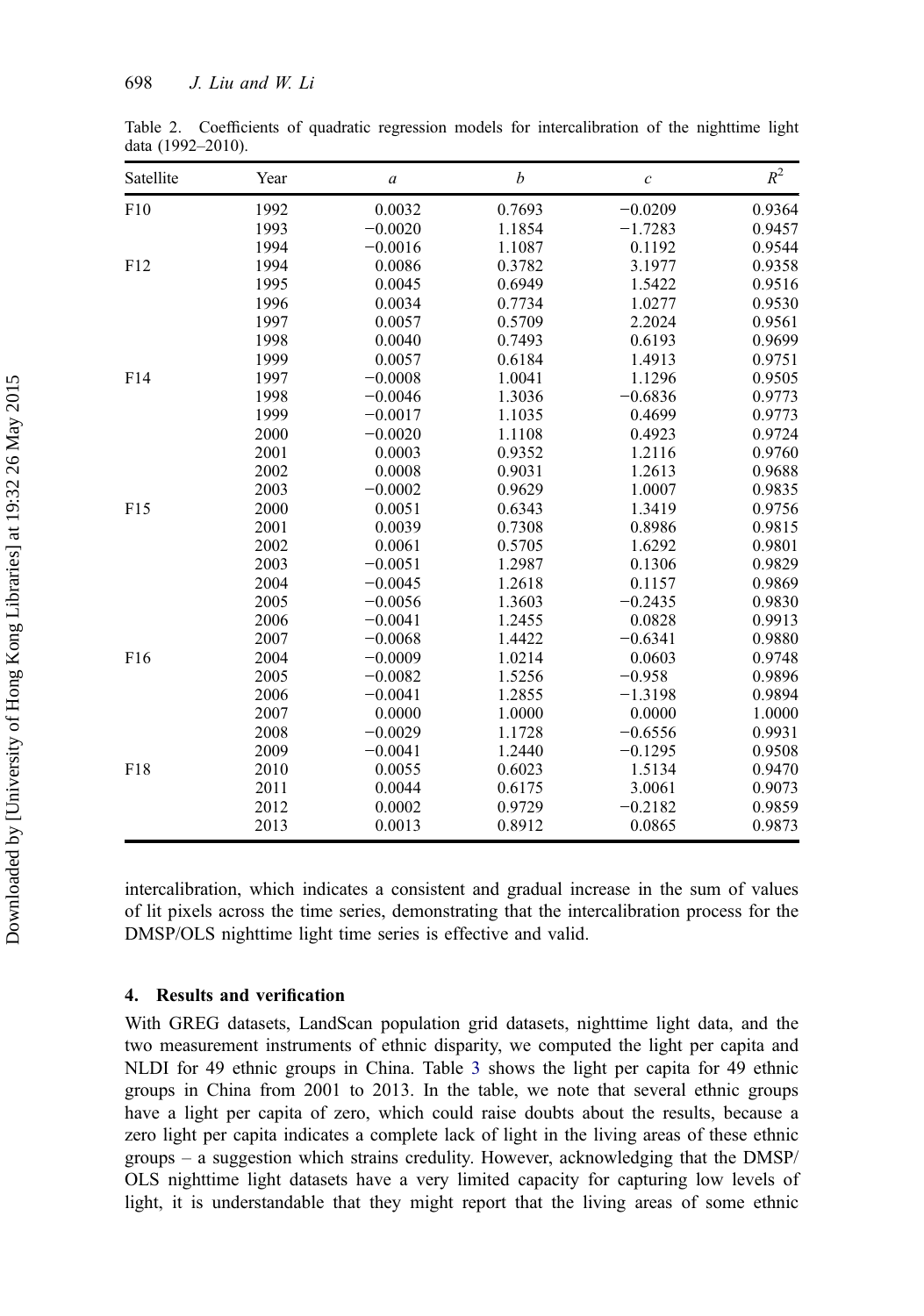<span id="page-10-0"></span>

Figure 3. Variation of sum of lit pixels in nighttime light data time series after intercalibration.

| Pearson correlation |  | 0.926 |
|---------------------|--|-------|
| Sig. (2-tailed)     |  | 0.000 |
| N                   |  | 49    |
|                     |  |       |

Table 3. Result of correlation analysis between light per capita and GDP per capita.

\*Correlation is significant at the 0.01 level (2-tailed).

groups far from urban areas have a zero light per capita. In this study, we therefore understand a light per capita of zero as an indication of low but not inexistent light per capita.

The result in Table [A1](#page-20-0) in the Appendix roughly matches the development of regions where different ethnic groups live. In the year 2010, among the 49 ethnic groups, the Gaoshan of Taiwan have the highest light per capita, followed by the Hezhen, Kazak, Manchu, and Mongol, while the Tujia, Maonan, Nu, Tajik, and Derung have the lowest light per capita. Taiwan, where the Gaoshan ethnic group live, is one of the most developed areas in China; northeast China, where the Hezhen and Manchu live, is also a well-developed area, while the southwest of China, home to the Maonan, Nu, and Derung, has the largest number of designated national poverty-stricken counties in the country.

The results of the NLDI of 49 ethnic groups from 2001 to 2013 are shown in Appendix Table [A2.](#page-20-0) For those ethnic homelands where population is present but no lights were detected, the NLDI is set to 1, indicating a minimal level of human development.

In order to verify the results obtained from light data, we conducted a correlation analysis between light per capita in the year of 2001 and GDP per capita in 2000 for each ethnic group based on the data availability.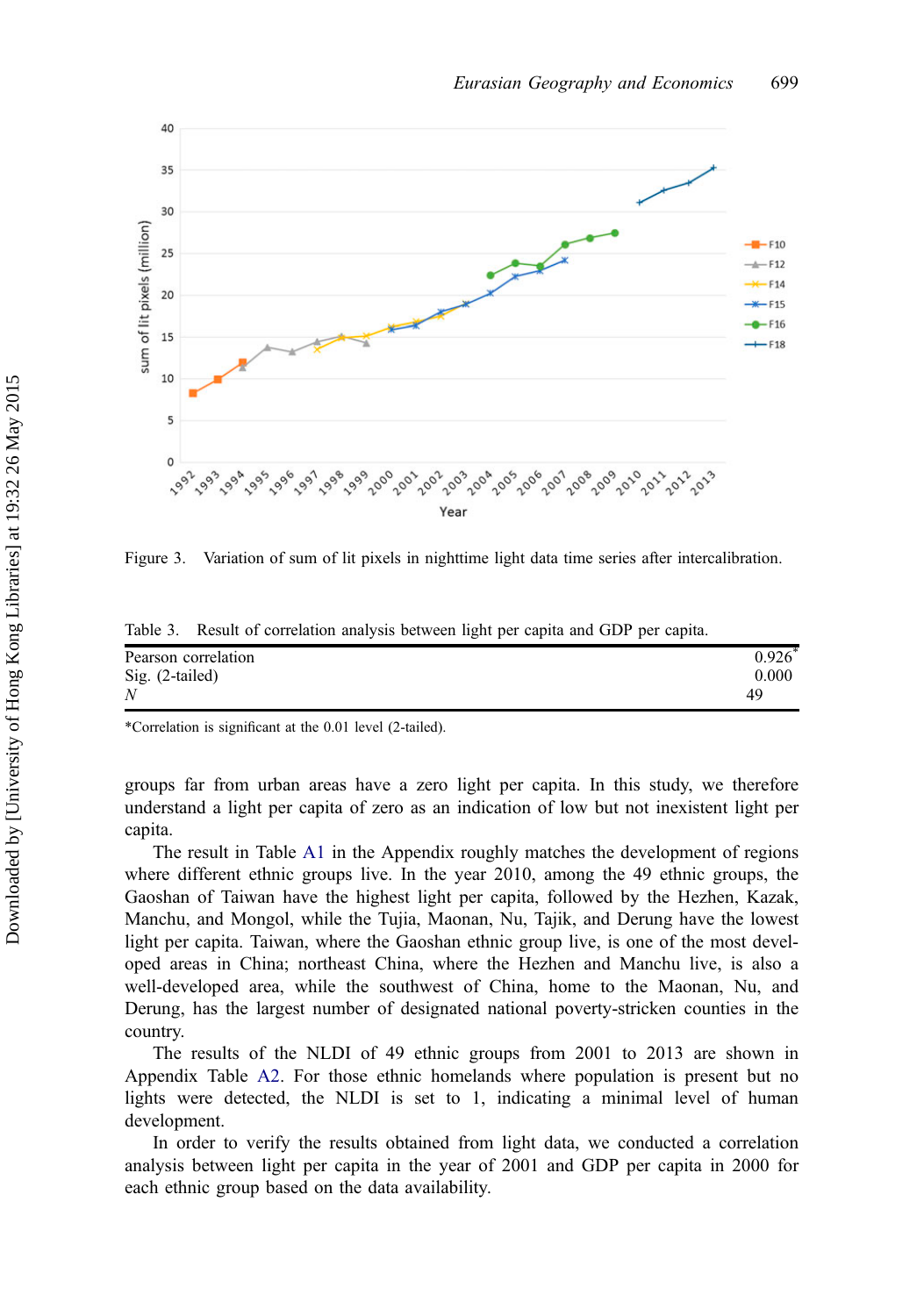The data we use to calculate GDP per capita for each ethnic group include GDP statistics in 2000 and China's 2000 population census data produced by China Data Center of the University of Michigan. Before calculating the GDP share of each ethnic group in each prefectural city, we assume that each ethnic group contributes to GDP proportionally to the population share of each ethnic group within the city. Then, the GDP share of each ethnic group in each prefectural city is aggregated to obtain GDP share of each ethnic group in the whole country. By dividing the total population of each ethnic group in the whole country, we have GDP per capita for each ethnic group. The above computing process can be represented by the following equation:

GDP per capita<sub>j</sub> = 
$$
\sum_{i=1}^{n} (GDP_i \times Population_{ij}/Total population_i) / \sum_{i=1}^{n} Population_{ij}
$$
 (4)

where GDP per capita<sub>i</sub> is GDP per capita for the *j*th ethnic group, GDP<sub>i</sub> is the GDP of the *i*th prefectural city, Total population<sub>i</sub> is the total population of the *i*th prefectural city, and Population<sub>ii</sub> is the population of the *j*th ethnic group in the *i*th prefectural city.

Appendix Table [A3](#page-20-0) shows the result of GDP per capita for each ethnic group in China in 2000. For convenience of comparison, we also attached the result of light per capita for each ethnic group in 2001 to Appendix Table [A3.](#page-20-0) We believe that light per capita of each ethnic group should be highly linearly correlated with GDP per capita of each ethnic group, which could provide strong evidences that the novel method in this study based on nighttime light satellite images is a valid and effective way to estimate ethnic disparity in economic well-being.

Thus, a correlation analysis is done to reveal the strength of linear association between light per capita and GDP per capita for each ethnic group. The result is presented in Table [3](#page-10-0). It shows that the coefficient of correlation between light per capita and GDP per capita is 0.926, and we can easily compute the coefficient of determination, Pearson's  $r^2$ , of 0.86. Clearly, light per capita is a very useful aggregate measure of GDP per capita for each ethnic group and thus is a workable and valid way to estimate ethnic disparity in economic well-being.

#### 5. Discussion

A ranking of light per capita is made including the first ten and last ten ethnic groups from 2001 to 2013 in China, as shown in Appendix Table [A4.](#page-20-0) The result suggests that in the last five years of this study (from 2009 to 2013), the Gaoshan, Hezhen, Kazak, Manchu, Mongol, Xibe, Uyghur, and Oroqen were the most wealthy ethnic groups in China, while the Sui, Blang, Gelao, Tujia, Derung, Maonan, Nu, and Tajik were the least economically developed. (We include a graphic representation of light per capita for all ethnic groups in 2013 in Figure [4](#page-12-0).) The results indicate that in the last five years of the study, the Manchu, Korean, Oroqen, Han, Xibe, Achang, and Gaoshan are those ethnic groups with relatively high human development level, while the Tujia, Yugur, Tajik, Nu, Maonan, Derung, Sui, and Tibetan display a low level of human development.

These observations and results are supported and explained by many studies. According to Poston, Chang, and Dan [\(2006](#page-18-0)), Shu [\(1989](#page-19-0)), and Poston and Shu ([1987\)](#page-18-0), Manchu and Korean are among the most advanced of all the Chinese minorities in terms of education, occupation, and socioeconomic status, which is consistent with the results of the ranking of NLDI in this study. Goodman's [\(2004](#page-18-0)) analysis accords with our conclusions too. His results showed that Xinjiang Uyghur Autonomous Regions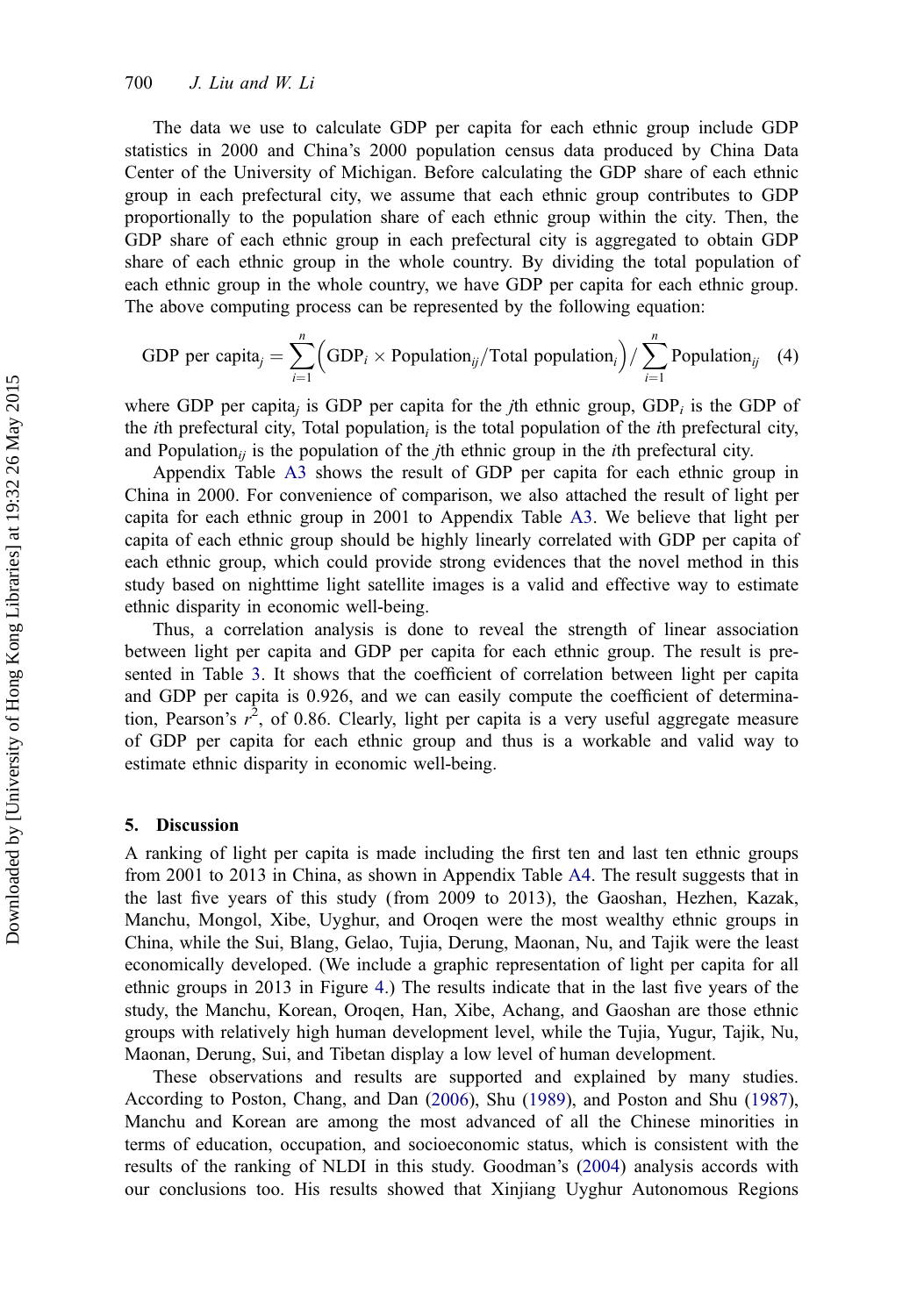<span id="page-12-0"></span>

Figure 4. Light per capita for all ethnic groups at the year of 2013.

exhibited high economic development – even higher than the Jilin provinces, which are regarded as well-developed areas – while in the Tibet Autonomous Region and Qinghai provinces, Tibetan lives are substantially worse in terms of economic growth as well as in terms of provision of welfare including health and education. According to the analysis by Wang and Fan ([2004\)](#page-19-0), southwest China, where the Sui, Blang, Gelao, Tujia, Derung, Maonan, and Nu reside, has a lower economic development level than the rest of China before the famous "open door" policy was initiated. Since the inception of the "open door" policy in the 1980s, coastal eastern China as well as northeast China, where most of the Han Chinese, Hezhen, Manchu, Xibe, and Oroqen live, has grown faster. This growth was due to the preferential policies it received, its better industrial foundation including ports and road infrastructures, more skilled workers, more capital investment, and geographic location benefits (Démurger et al. [2002;](#page-17-0) Wang and Fan [2004\)](#page-19-0), which has left southwest China far behind.

Since the Han Chinese is the largest ethnic group in China and the possible disparities between the Han Chinese and non-Han Chinese are of great interest and significance to people, we made a comparison between the two. As Appendix Table [A1](#page-20-0) shows, the Han Chinese are not among the wealthiest ethnicities in China in terms of light per capita. In fact, the position of the Han in terms of light per capita is in the middle of all ethnic groups. However, the result of NLDI (Appendix Table [A2\)](#page-20-0) shows that the Han have a higher human development level than most other groups. Further, we calculated the light per capita and NLDI from 2001 to 2013 for non-Han ethnic groups as a whole and the Han, respectively, as shown in Figures [5](#page-13-0) and [6](#page-13-0). The results show that in 2001 and 2002, the Han light per capita was slightly higher than that of non-Han, but in the next few years the light per capita of non-Han ethnic groups overtook the Han's and the gap between the two groups continued to grow, except in 2013. In terms of NLDI, it is obvious that the Han exhibited higher human development levels than non-Han ethnic groups (Figure [6](#page-13-0)). But the interesting thing is that from 2001 to 2013, the Han NLDI was fluctuating, while the non-Han's was decreasing, showing that despite a lower human development level, the human development level of non-Han ethnic groups was increasing, and the discrepancy between the Han and non-Han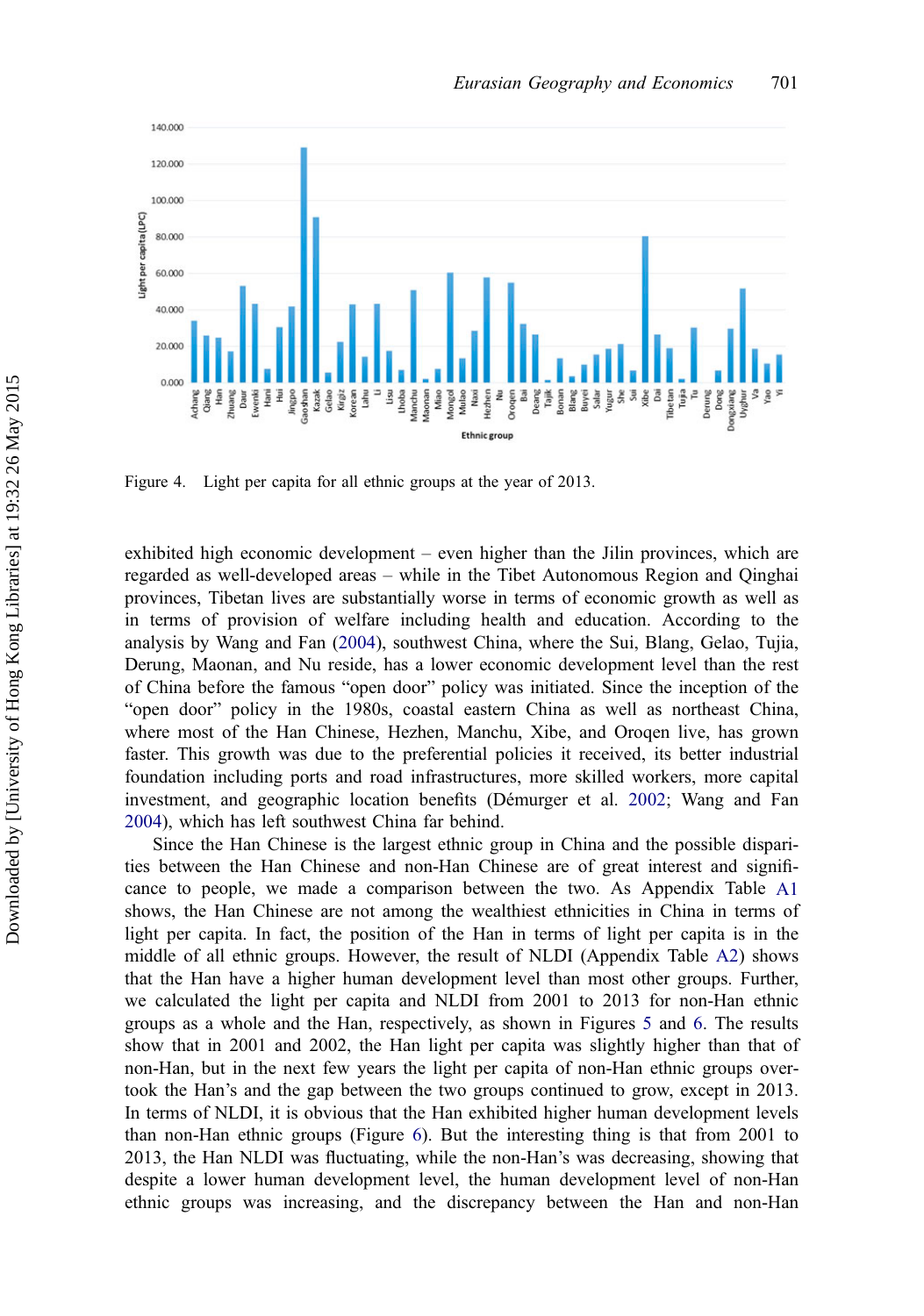<span id="page-13-0"></span>

Figure 5. The comparison between the non-Han and the Han in terms of light per capita.



Figure 6. The comparison between the non-Han and the Han in terms of NLDI.

narrowed throughout the study time period, except for 2011, due to a sudden decrease of NLDI for the Han group.

In the late 1990s, the China central government announced that the enormous gap between the west and eastern regions should be narrowed, and it launched the national "Open Up the West" campaign, which aimed to encourage economic growth and ensure social and political stability in non-Han areas (Goodman [2004\)](#page-18-0). Hundreds of national key projects have been initiated since the inception of the "Open up the West" campaign. These projects mainly involve the infrastructure, including airports, railways, roads, water facilities, etc. (Wang and Wei [2003](#page-19-0)). It is also reported that the "Make Electricity Available to the Countryside" project initiated in 2002 had covered all the rural areas of western China by 2012 (NDRC [2012](#page-18-0)). The national investment in infrastructure construction including the Qinghai–Tibet railway, the west-east electricity transfer project, and the "Make Electricity Available to the Countryside" project have boosted light production in western China, thus substantially increasing the light per capita in those non-Han areas. As for the human development level, an analysis from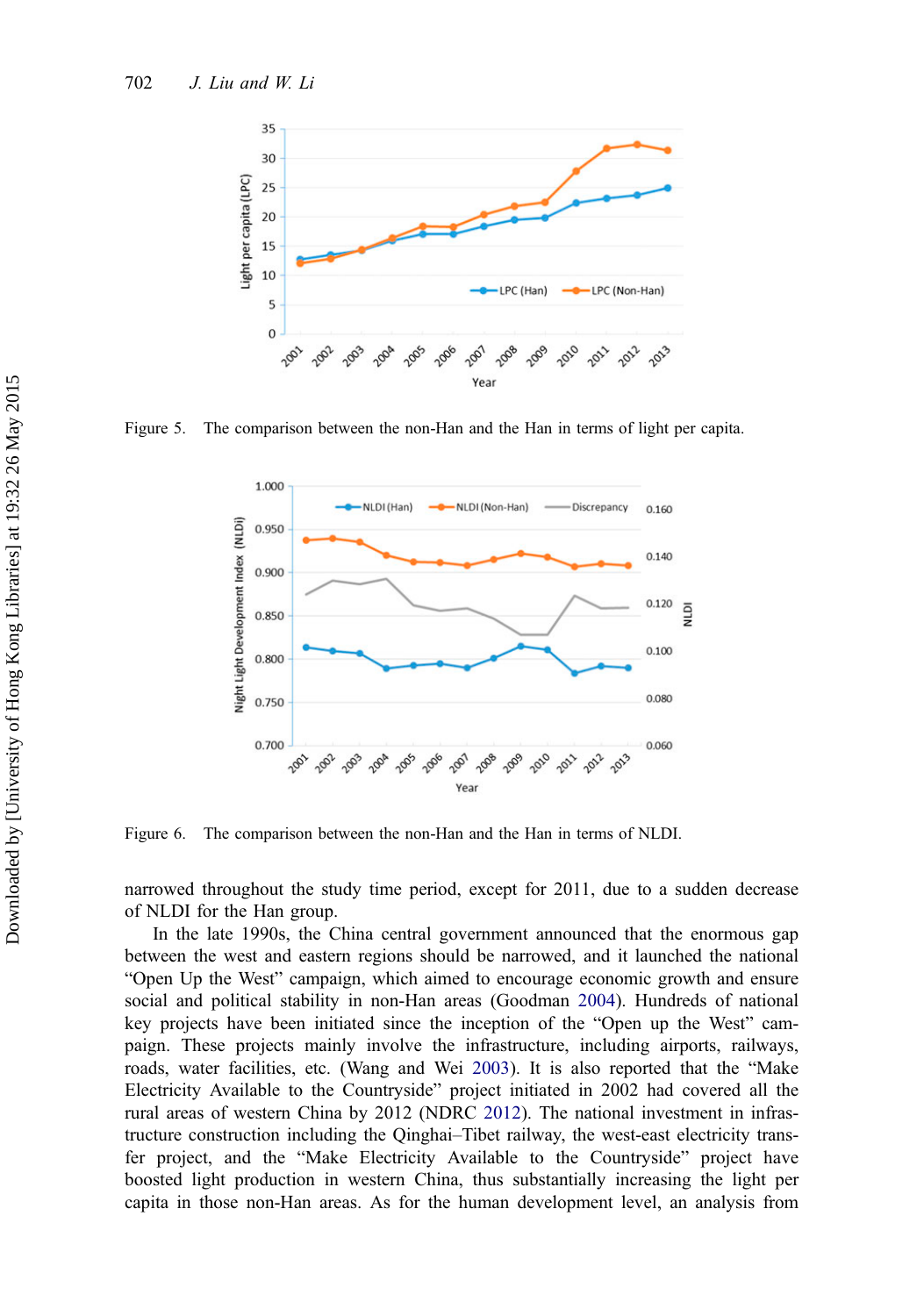the annual report on economic development in western region of China ([2011](#page-19-0)) showed that the living standard in western China has improved greatly since the beginning of "Open up the West" campaign, indicating a growing human development level throughout the years (Yao and Ren [2011\)](#page-19-0).

If we look into the variations of light per capita for each ethnic group across the time series, different trends can be seen. In order to classify these trends, we subtract the mean from each trend, then divide each demeaned trend by the standard deviation of each trend. In this way, the trends for all ethnic groups retain their basic features and can be compared directly. We then classify all these trends into several patterns based on the slope variations. As Figure 7 shows, two patterns are formed and named as increasing pattern and fluctuating pattern, respectively. Thirty-seven ethnic groups including the Han, Uyghur, Mongol, Tibetan, Manchu, etc. have increasing trends in terms of light per capita (Figure 7(A)), indicating a growing economic well-being. Twelve ethnic groups including the Deang, Derung, Hani, Mulao, Tujia, etc. exhibit fluctuating trends (Figure 7(B)), which suggest a tough economic development pattern.

It is easy to understand that those ethnic groups in Figure  $7(A)$  show rises in economic well-being since the majority of these groups are residing in wealthy eastern China with an increasing GDP. But for other type of pattern, the trends appear to be confusing. In Figure  $7(B)$  for example, the trend for the Deang has a striking rise in 2010, which appears unusual. The reason why the Deang trend fluctuated greatly is that the region has been troubled by a series of earthquakes since 2008. The first series of earthquakes in late August 2008, named the 2008 Yingjiang earthquakes, damaged more than 80,000 houses and resulted in an evacuation of more than 125,000 people (Xinhuanet [2008\)](#page-19-0). The second series of earthquakes occurred on 10 March 2011 and caused more than 127,000 people to be evacuated to nearby areas (Xinhuanet [2011\)](#page-19-0). There have been more earthquakes, with the latest one on 24 May 2014. These catastrophes resulted in a light per capita value for Deang in 2009 of zero. The rising of light per capita in 2010 is due to a well-rebuilt homes with good lighting systems. People moved out again because of a later series of earthquakes, which corresponds to decreasing lights in 2011 and 2012.



Figure 7. Patterns of the trajectories of each ethnic group in terms of light per capita across time series.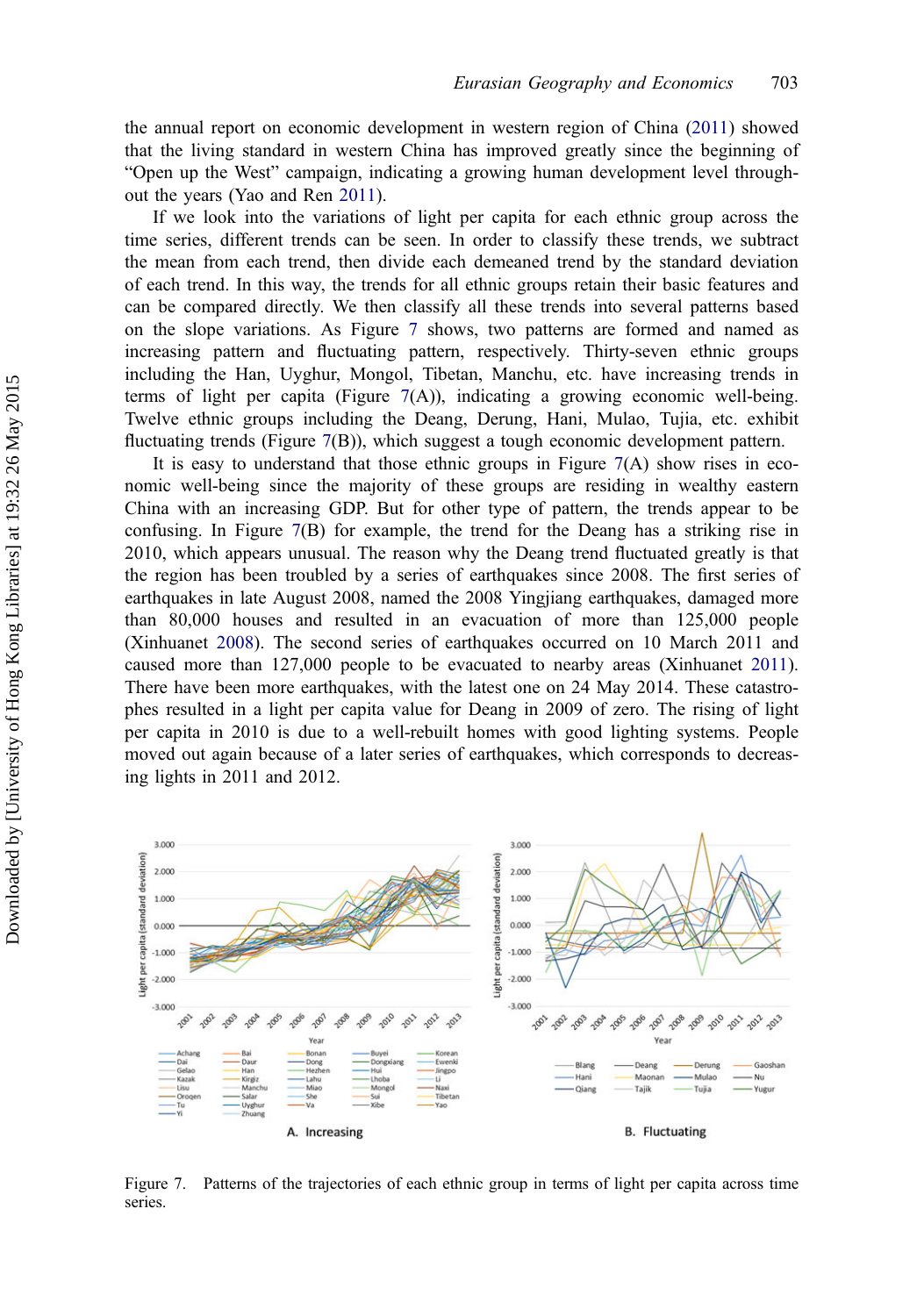While our study provides a detailed and relatively accurate understanding of ethnic disparities in economic well-being in China, it does have limitations that may undermine the accuracy of our results. The outdated nature of GREG data-set and the mixed living of ethnic groups could affect the validity of the conclusion for some ethnic groups, although we provided strong evidence previously here to show that the data-set is accurate and reliable. For caution's sake, we recommend that more specific analysis be conducted in the future to reveal more accurate results for ethnic groups which have a high within mobility.

The well-known saturation of nighttime light data might undermine the accuracy of the result in this study. Due to the limited radiometric range of the DMSP/OLS satellite, which can only store 6-bit data, the maximum DN it can denote is 63. As a result, the DNs in urban core area where there are many lights are usually saturated pixels of 63 (Elvidge et al. [2007\)](#page-17-0), which reduce the accuracy and limit the utilization of nighttime light data. In this study, however, we calculated the statistics of saturated pixels in China (Table 4). We found that the number of saturated pixels for all images from all

| Satellite | Year | Number of saturated pixels/total number of lit pixels (%) |
|-----------|------|-----------------------------------------------------------|
| F10       | 1992 | 0.29                                                      |
|           | 1993 | 0.05                                                      |
|           | 1994 | 0.12                                                      |
| F12       | 1994 | 0.41                                                      |
|           | 1995 | 0.22                                                      |
|           | 1996 | 0.15                                                      |
|           | 1997 | 0.22                                                      |
|           | 1998 | 0.21                                                      |
|           | 1999 | 0.30                                                      |
| F14       | 1997 | 0.19                                                      |
|           | 1998 | 0.16                                                      |
|           | 1999 | 0.18                                                      |
|           | 2000 | 0.11                                                      |
|           | 2001 | 0.25                                                      |
|           | 2002 | 0.29                                                      |
|           | 2003 | 0.31                                                      |
| F15       | 2000 | 0.21                                                      |
|           | 2001 | 0.21                                                      |
|           | 2002 | 0.25                                                      |
|           | 2003 | 0.16                                                      |
|           | 2004 | 0.19                                                      |
|           | 2005 | 0.21                                                      |
|           | 2006 | 0.22                                                      |
|           | 2007 | 0.06                                                      |
| F16       | 2004 | 0.37                                                      |
|           | 2005 | 0.19                                                      |
|           | 2006 | 0.36                                                      |
|           | 2007 | 0.25                                                      |
|           | 2008 | 0.42                                                      |
|           | 2009 | 0.39                                                      |
| F18       | 2010 | 0.82                                                      |
|           | 2011 | 0.77                                                      |
|           | 2012 | 0.70                                                      |
|           | 2013 | 1.11                                                      |

Table 4. The percentage of number of saturated pixels in total number of lit pixels.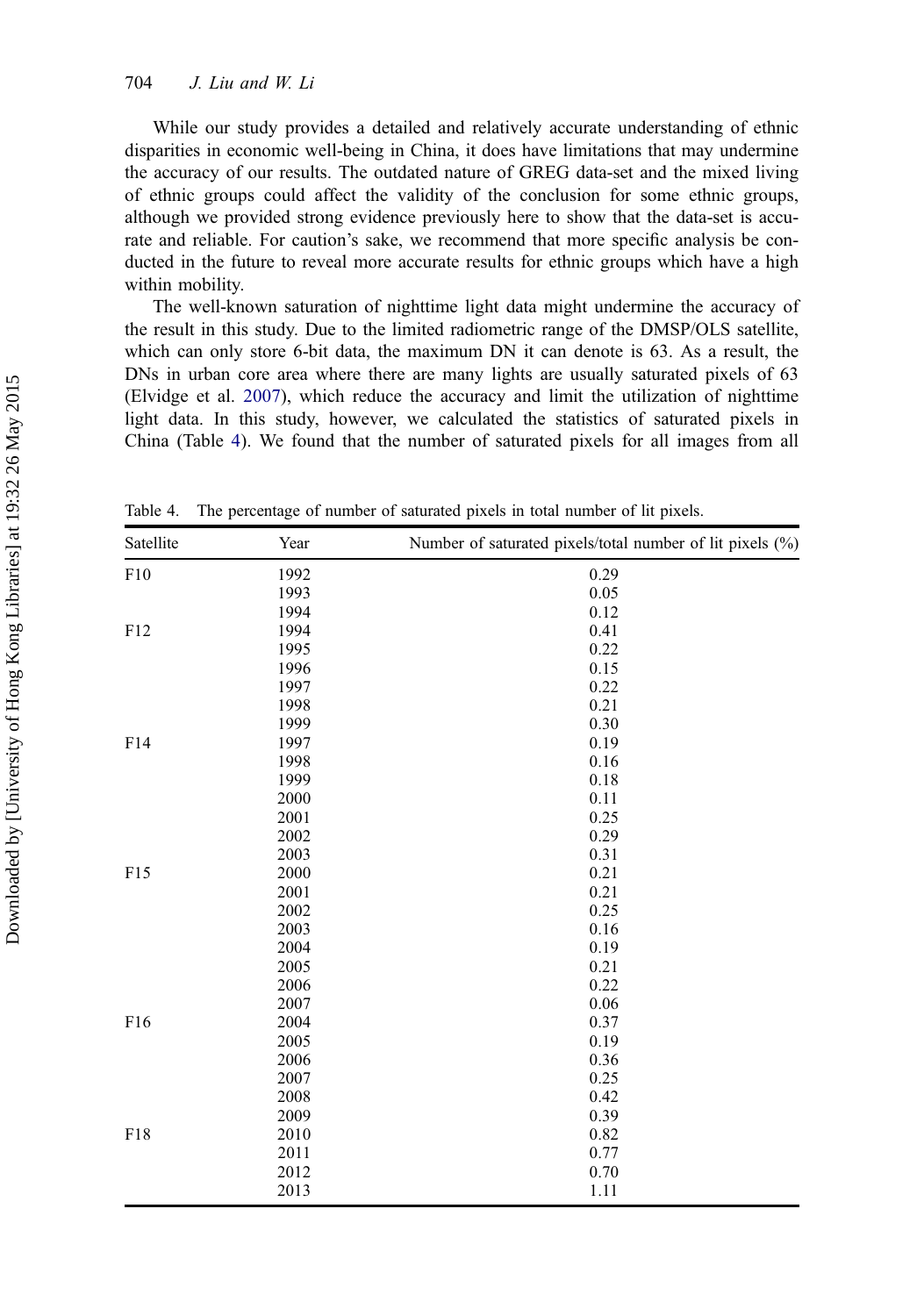satellites is below 1 percent of the total number of lit pixels. The results show that the saturation of the DMSP/OLS nighttime images is acceptable and has a minor effect on our results.

Additionally, it appears that the economic disparity within each ethnic group might be a problem too. For example, Hong Kong, a city with high level of economic activities and luminosity, of which the majority ethnic group is Han Chinese, has tremendous economic disparities across different social classes in Han Chinese population. There are a lot of impoverished Han Chinese people and millionaires living in the same city. However, since we do not have the economic well-being information of every single person for each ethnic group, the average of equivalent measure (e.g. light per capita in this study) will be the suitable and best estimator to measure the aggregated economic well-being of each ethnic group.

Disparities between different ethnic groups can be dangerous when it comes with regional division and political tension. The violence in Kenya in early 2008 and ethnic conflicts between Uyghur and Han in western China in July 2009 are recent examples of this fact. Policy makers and other stakeholders should acquire an in-depth understanding of ethnic disparities in economic well-being. Our study used nighttime light data, LandScan population data, and GREG ethnic map data and calculated light per capita and NLDI to measure this disparity in China. The methodology is simple and effective, and the results are intuitive and handy. It can be anticipated that further improvements can be made using finer datasets. One possible data source to eliminate the saturation problem of nighttime light data is the Day/Night Bands data collected by the onboard Visible Infrared Imaging Radiometer Suite (VIIRS) in the newly launched Suomi National Polar-orbiting Partnership Project satellite. The VIIRS sensor can acquire better and finer global nighttime light data free of saturation using its onboard calibration facilities, which offers new opportunities and shows great potential for improving the measurement of ethnic disparity.

#### 6. Conclusion

Ethnic disparity in economic well-being in China is an important issue that has drawn much attention. Previous research usually analyzed it using survey data collected according to administrative regions such as province and county, which do not necessarily match geographic divisions between the living spaces of ethnic groups. This research analyzed ethnic disparities in economic well-being in China using nighttime light data – LandScan and GREG datasets – and obtained a detailed and relatively accurate understanding of these disparities over the past 13 years. We found that in terms of light per capita, the Gaoshan, Hezhen, Kazak, Manchu, Mongol, Xibe, Uyghur, and Oroqen are economically well-developed ethnic groups in China, while the Sui, Blang, Gelao, Tujia, Derung, Maonan, Nu, and Tajik are the poorest ethnic groups. We also found that the Manchu, Korean, Oroqen, Han, Xibe, Achang, and Gaoshan have relatively high levels of human development, while the Tujia, Yugur, Tajik, Nu, Maonan, Derung, Sui, and Tibetan show low levels of human development. The comparison between Han and non-Han ethnic groups shows that non-Han ethnic groups as a whole have higher economic levels of well-being than do the Han. Although the human development level of the non-Han is lower than that of the Han, the human development level of non-Han Chinese is increasing all the time, and these disparities between the two narrowed from 2001 to 2013, except in 2011 due to a sudden decrease of NLDI for Han group. Additionally, we concluded that from 2001 to 2013, 37 ethnic groups, including the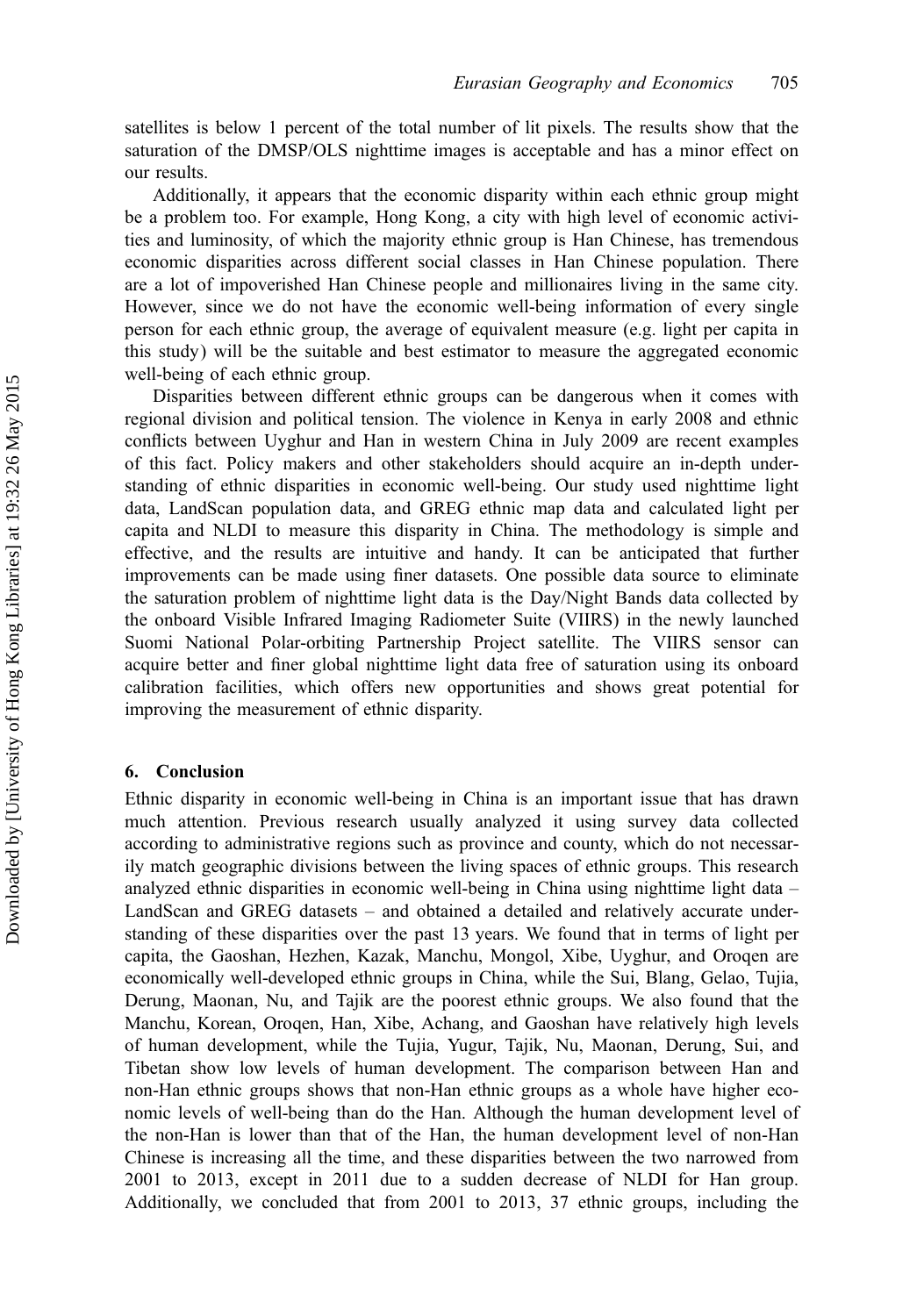<span id="page-17-0"></span>Han, Uyghur, Mongol, Tibetan, Manchu, etc., increasingly developed. Twelve other groups including the Deang, Derung, Hani, Mulao, Tujia, etc. show fluctuated economic development. While our study has certain weaknesses, such as saturation of nighttime light data, which can be improved with finer datasets in the future, it proposes a possible way of estimation of the ethnic disparities and provides a detailed understanding of current ethnic disparities in China that will help inform policy makers in their future decision-making regarding ethnic-related issues.

#### Disclosure statement

No potential conflict of interest was reported by the authors.

## ORCID

Weifeng Li  $\blacksquare$  <http://orcid.org/0000-0001-5386-3019>

#### References

Bhaduri, Budhendra, Edward Bright, Phillip Coleman, and Jerome Dobson. 2002. "LandScan: Locating People is What Matters." Geoinformatics 5: 34–37.

- Blank, Rebecca M. 2001. "An Overview of Trends in Social and Economic Well-being, by Race." In America Becoming: Racial Trends and Their Consequences, edited by N. J. Smelser, W. J. Wilson, and F. Mitchell, 21–39. Washington, DC: National Research Council/National Academies Press.
- Bruk, Solomon I., and V. S. Apenchenko. 1964. Atlas Narodov Mira [Atlas of the Peoples of the World]. Moscow: Glavnoe Upravlenie Geodezii I Kartografi.
- Cao, Huahua. 2010. "Urban–rural Income Disparity and Urbanization: What is the Role of Spatial Distribution of Ethnic Groups? A Case Study of Xinjiang Uyghur Autonomous Region in Western China." Regional Studies 44: 965–982. doi[:10.1080/00343400903401550](http://dx.doi.org/10.1080/00343400903401550).
- Chen, Xi, and William D. Nordhaus. 2011. "Using Luminosity Data as a Proxy for Economic Statistics." Proceedings of the National Academy of Sciences 108: 8589–8594. doi[:10.1073/](http://dx.doi.org/10.1073/pnas.1017031108) [pnas.1017031108](http://dx.doi.org/10.1073/pnas.1017031108).
- Démurger, Sylvie, Jeffrey D. Sachs, Wing Thye Woo, Shuming Bao, Gene Chang, and Andrew Mellinger. 2002. "Geography, Economic Policy, and Regional Development in China." Asian Economic Papers 1: 146–197.
- Dobson, Jerome E., Edward A. Bright, Phillip R. Coleman, Richard C. Durfee, and Brian A. Worley. 2000. "LandScan: A Global Population Database for Estimating Populations at Risk." Photogrammetric Engineering and Remote Sensing 66: 849–857.
- Doll, C. N. H. 2003. Estimating Non-population Activities from Nighttime Satellite Imagery. London: Remotely Sensed Cities.
- Doll, Christopher N. H., Jan-Peter Muller, and Christopher D. Elvidge. 2000. "Night-time Imagery as a Tool for Global Mapping of Socioeconomic Parameters and Greenhouse Gas Emissions." Ambio 29: 157–162. doi[:10.2307/4315020](http://dx.doi.org/10.2307/4315020).
- Elvidge, C. D., K. E. Baugh, S. J. Anderson, P. C. Sutton, and T. Ghosh. 2012. "The Night Light Development Index (NLDI): A Spatially Explicit Measure of Human Development from Satellite Data." Social Geography 7: 23–35. doi:[10.5194/sg-7-23-2012](http://dx.doi.org/10.5194/sg-7-23-2012).
- Elvidge, C. D., K. E. Baugh, E. A. Kihn, H. W. Kroehl, E. R. Davis, and C. W. Davis. 1997. "Relation between Satellite Observed Visible-near Infrared Emissions, Population, Economic Activity and Electric Power Consumption." International Journal of Remote Sensing 18: 1373–1379. doi:[10.1080/014311697218485](http://dx.doi.org/10.1080/014311697218485).
- Elvidge, C. D., P. Cinzano, D. R. Pettit, J. Arvesen, P. Sutton, C. Small, R. Nemani et al. 2007. "The Nightsat Mission Concept." International Journal of Remote Sensing 28: 2645–2670. doi[:10.1080/01431160600981525.](http://dx.doi.org/10.1080/01431160600981525)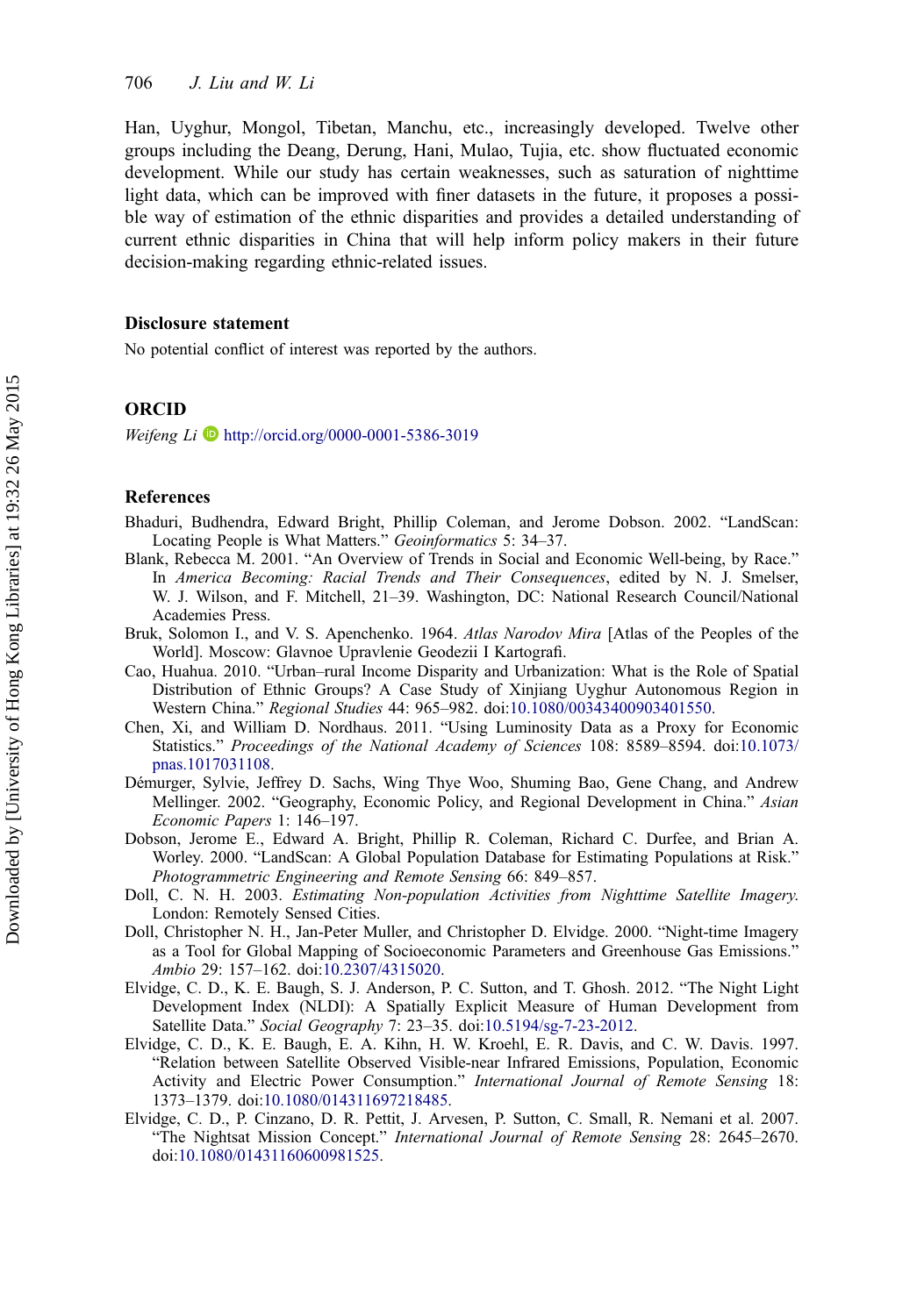- <span id="page-18-0"></span>Elvidge, Christopher, Daniel Ziskin, Kimberly Baugh, Benjamin Tuttle, Tilottama Ghosh, Dee Pack, Edward Erwin, and Mikhail Zhizhin. 2009. "A Fifteen Year Record of Global Natural Gas Flaring Derived from Satellite Data." Energies 2: 595–622.
- Flippen, C. A. 2001. "Racial and Ethnic Inequality in Homeownership and Housing Equity." The Sociological Quarterly 42: 121–149. doi:[10.1525/tsq.2001.42.2.121](http://dx.doi.org/10.1525/tsq.2001.42.2.121).
- Ghosh, T., S. Anderson, R. L. Powell, P. C. Sutton, and C. D. Elvidge. 2009. "Estimation of Mexico's Informal Economy and Remittances Using Nighttime Imagery." Remote Sensing 1: 418–444. doi:[10.3390/rs1030418](http://dx.doi.org/10.3390/rs1030418).
- Ghosh, Tilottama, Rebecca L. Powel, Christopher D. Elvidge, Kimberly E. Baugh, Paul C. Sutton, and Sharolyn Anderson. 2010. "Shedding Light on the Global Distribution of Economic Activity." The Open Geography Journal 3: 147–160. doi:[10.2174/1874923201003010147.](http://dx.doi.org/10.2174/1874923201003010147)
- Goodman, David S. G. 2004. "The Campaign to "Open up the West": National, Provincial-level and Local Perspectives." The China Quarterly 178: 317–334.
- Gustafsson, Bjorn, and Shi Li. 2003. "The Ethnic Minority–Majority Income Gap in Rural China during Transition." Economic Development and Cultural Change 51: 805–822.
- Hannum, Emily. 2002. "Educational Stratification by Ethnicity in China: Enrollment and Attainment in the Early Reform Years." Demography 39: 95–117. doi:[10.2307/3088366.](http://dx.doi.org/10.2307/3088366)
- Hannum, Emily, and Yu Xie. 1998. "Ethnic Stratification in Northwest China: Occupational Differences between Han Chinese and National Minorities in Xinjiang, 1982–1990." Demography 35: 323–333. doi[:10.2307/3004040](http://dx.doi.org/10.2307/3004040).
- Henderson, Vernon, Adam Storeygard, and David N. Weil. 2009. Measuring Economic Growth from Outer Space. NBER Working Paper No. 15199. Cambridge, MA: National Bureau of Economic Research.
- Henderson, Vernon, Adam Storeygard, and David N. Weil. 2011. "A Bright Idea for Measuring Economic Growth." American Economic Review 101: 194–199.
- Jasso, G., and S. Kotz. 2008. "Two Types of Inequality: Inequality between Persons and Inequality between Subgroups." Sociological Methods & Research 37: 31–74. doi[:10.1177/](http://dx.doi.org/10.1177/0049124108318971) [0049124108318971](http://dx.doi.org/10.1177/0049124108318971).
- Kirdar, M. G. 2009. "Explaining Ethnic Disparities in School Enrollment in Turkey." Economic Development and Cultural Change 57: 297–333. doi[:10.1086/592841.](http://dx.doi.org/10.1086/592841)
- Lewin-Epstein, N., Y. Elmelech, and M. Semyonov. 1997. "Ethnic Inequality in Home Ownership and the Value of Housing: The Case of Immigrants in Israel." Social Forces 75: 1439–1462. doi[:10.2307/2580678](http://dx.doi.org/10.2307/2580678).
- Li, Shi, and Björn Gustafsson. 2002. "Analysis of Income Inequality between Ethnic Minorities and Han Chinese in Rural China." Population Science of China 3: 17–25.
- Lo, C. P. 2002. "Urban Indicators of China from Radiance-calibrated Digital DMSP-OLS Nighttime Images." Annals of the Association of American Geographers 92: 225–240. doi[:10.2307/](http://dx.doi.org/10.2307/1515408) [1515408.](http://dx.doi.org/10.2307/1515408)
- National Bureau of Statistics. 2002. China Population Statistics Yearbook 2000. Beijing: China Statistics Press.
- Nazroo, James Y. 2003. "The Structuring of Ethnic Inequalities in Health: Economic Position, Racial Discrimination, and Racism." American Journal of Public Health 93: 277–284. doi[:10.2105/AJPH.93.2.277.](http://dx.doi.org/10.2105/AJPH.93.2.277)
- NDRC (National Development and Reform Commission) 2012. "A Review on Achievements of the "Open up the West" Campaign in the past Decade." [http://www.chinawest.gov.cn/web/](http://www.chinawest.gov.cn/web/NewsInfo.asp?NewsId=57916) [NewsInfo.asp?NewsId=57916](http://www.chinawest.gov.cn/web/NewsInfo.asp?NewsId=57916).
- O'Connell, H. A. 2012. "The Impact of Slavery on Racial Inequality in Poverty in the Contemporary U.S. South." Social Forces 90: 713–734. doi:[10.1093/sf/sor021](http://dx.doi.org/10.1093/sf/sor021).
- Osberg, Lars, and Andrew Sharpe. 2005. "How Should We Measure the "Economic" Aspects of Well-being?" Review of Income and Wealth 51: 311–336.
- Poston, D. L., C. F. Chang, and H. Dan. 2006. "Fertility Differences between the Majority and Minority Nationality Groups in China." Population Research and Policy Review 25: 67–101. doi[:10.1007/s11113-006-0003-5](http://dx.doi.org/10.1007/s11113-006-0003-5).
- Poston, Dudley L. and Jing Shu. 1987. "The Demographic and Socioeconomic Composition of China's Ethnic Minorities." Population and Development Review 13: 703–722.
- Poston, Dudley L., Jr., Michael Micklin, and Jing Shu. 1998. "Spatial Segregation and Social Differentiation in China." In Continuities in Sociological Human Ecology, edited by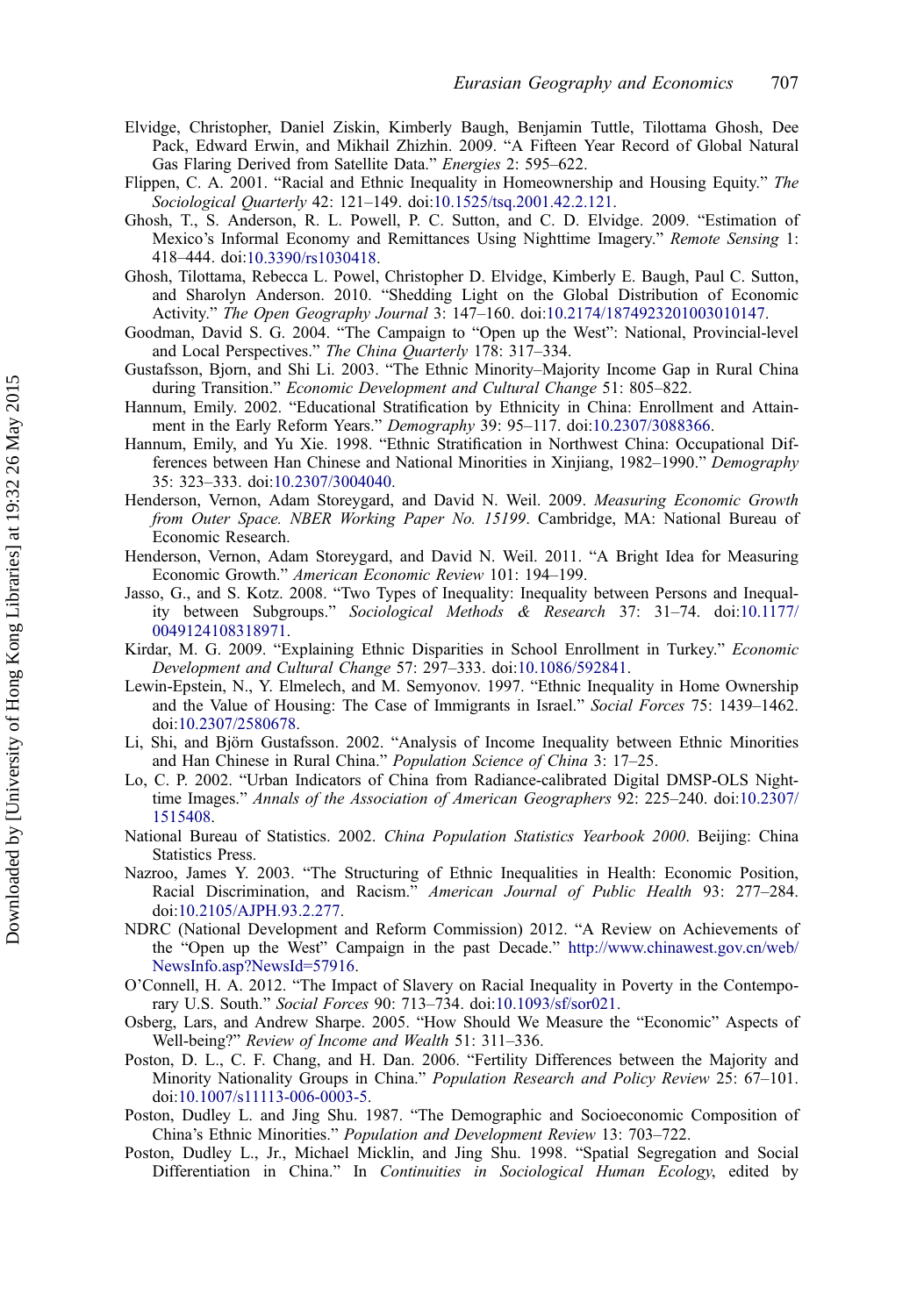<span id="page-19-0"></span>Michael Micklin and Dudley L. Poston Jr., 283–298. Dordrecht, NL: Springer Science & Business Media.

- Semyonov, M., and N. Lewin-Epstein. 2011. "Wealth Inequality: Ethnic Disparities in Israeli Society." Social Forces 89: 935-959.
- Shu, Jing. 1989. Minority Nationalities in China: Their Social Formation Geographical Location and Differentiation from the Han Majority. Austin: Department of Sociology, University of Texas.
- Sullivan, Christopher. 2011. "Ethnicity & Income Inequality in China." Annual Meeting of Population Association of America, Washington, DC, April.
- Sutton, P. C., and R. Costanza. 2002. "Global Estimates of Market and Non-market Values Derived from Nighttime Satellite Imagery, Land Cover, and Ecosystem Service Valuation." Ecological Economics 41: 509–527. doi:[10.1016/s0921-8009\(02\)00097-6.](http://dx.doi.org/10.1016/s0921-8009(02)00097-6)
- Sutton, P. C., C. D. Elvidge, and T. Ghosh. 2007. "Estimation of Gross Domestic Product at Sub-national Scales Using Nighttime Satellite Imagery." International Journal of Ecological Economics and Statistics 8 (S07): 5–21.
- UNDP. 2010. Human Development Report 2010: The Real Wealth of Nations: Pathways to Human Development. New York: United Nations Development Programme.
- van de Walle, D., and D. Gunewardena. 2001. "Sources of Ethnic Inequality in Viet Nam." Journal of Development Economics 65: 177–207. doi:[10.1016/s0304-3878\(01\)00133-x.](http://dx.doi.org/10.1016/s0304-3878(01)00133-x)
- Wang, Luolin, and Houkai Wei. 2003. "The Progress and Effect Evaluation of Western Region Development in China." Finance & Trade Economics 10: 5–12.
- Wang, Xiaolu, and Gang Fan. 2004. "Analysis on the Regional Disparity in China and the Influential Factors." Economic Research Journal 1: 33–44.
- Weidmann, Nils B., Jan Ketil Rød, and Lars-Erik Cederman. 2010. "Representing Ethnic Groups in Space: A New Dataset." Journal of Peace Research 47: 491–499.
- Wojtkiewicz, R. A. 1993. "Household Change and Racia Inequalities in Economic Well-Being, 1960 to 1980." Journal of Family History 18: 249–264.
- World Bank Group. 2009. World Development Report 2009: Reshaping Economic Geography World. Washington, DC: World Bank.
- Xinhuanet. 2008. "3 Casualties and 117 Injuries, Thousands of Houses Damaged to Date in Yingjiang Earthquake." [http://www.yn.xinhuanet.com/newscenter/2008-08/23/content\\_14203490.htm.](http://www.yn.xinhuanet.com/newscenter/2008-08/23/content_14203490.htm)
- Xinhuanet. 2011. "At Least 24 Dead, 207 Injured in SW China Quake." [http://news.xin](http://news.xinhuanet.com/english2010/china/2011-03/10/c_13770972.htm) [huanet.com/english2010/china/2011-03/10/c\\_13770972.htm](http://news.xinhuanet.com/english2010/china/2011-03/10/c_13770972.htm).
- Yaish, M. 2001. "Class Structure in a Deeply Divided Society: Class and Ethnic Inequality in Israel, 1974–1991." British Journal of Sociology 52: 409–439. doi[:10.1080/0007131012](http://dx.doi.org/10.1080/00071310120071124) [0071124](http://dx.doi.org/10.1080/00071310120071124).
- Yang, Junchang. 2007. "Emigrating Issues of Northwestern Minority." Heilongjiang National Series 2: 27–32.
- Yao, Huiqin, and Zongzhe Ren. 2011. Annual Report on Economy Development in Western Region of China (2011). Beijing: Social Sciences Academic Press.
- Zang, X. W. 2008. "Market Reforms and Han–Muslim Variation in Employment in the Chinese State Sector in a Chinese City." World Development 36: 2341–2352. doi[:10.1016/j.](http://dx.doi.org/10.1016/j.worlddev.2007.11.009) [worlddev.2007.11.009](http://dx.doi.org/10.1016/j.worlddev.2007.11.009).
- Zang, X. W. 2012. "Group Threat and Ethnic Variation in Party Membership Attainment in China." Journal of Contemporary China 21: 519–530. doi[:10.1080/10670564.2011.647438.](http://dx.doi.org/10.1080/10670564.2011.647438)
- Zang, X. W. 2013. "Ethnic Variation in Network Composition in Ürümchi: Do State Policies Matter?" Ethnic and Racial Studies 36: 179–198. doi:[10.1080/01419870.2011.644313](http://dx.doi.org/10.1080/01419870.2011.644313).
- Zhang, Jinpeng, and Yanwei Dong. 2009. "Analysis of Economic Disparity in Minorities in the past 30 Years." Ethnic Study in Southwestern Frontier in China 6: 231–253.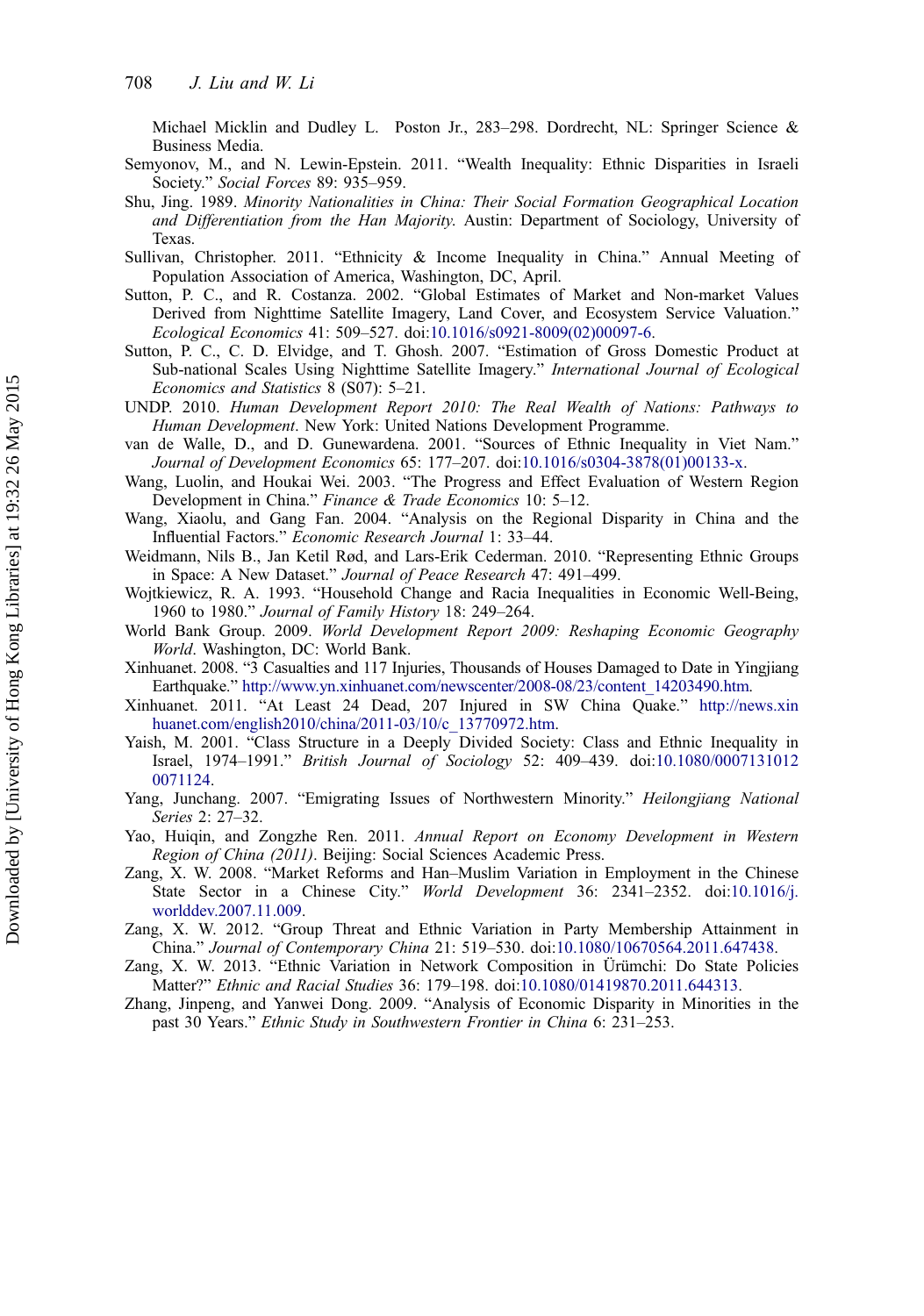| ļ                |
|------------------|
| l                |
| l                |
|                  |
|                  |
| ı<br>l           |
|                  |
| $5 - 2$          |
| I                |
|                  |
|                  |
| I                |
|                  |
| 1                |
|                  |
| l                |
|                  |
| l<br>١           |
| l                |
| I                |
| i<br>١<br>֠<br>ï |
| l<br>j           |
| ׇ֠<br>i          |
| ֠<br>١           |
|                  |
| ١<br>i           |
| i<br>i           |
| ֠                |
|                  |
|                  |
| l<br>j           |
| l                |
|                  |
|                  |
| $\frac{1}{2}$    |
| l                |
|                  |
|                  |
|                  |
|                  |
| ١                |
|                  |
| ı                |
|                  |
| ļ                |
| ١                |

Appendix 1 Appendix 1

This supporting information consists of tables that are not essential but supplementary to the study: This supporting information consists of tables that are not essential but supplementary to the study:

| $\frac{1}{2}$                                                                               |
|---------------------------------------------------------------------------------------------|
|                                                                                             |
|                                                                                             |
| $\tilde{\phantom{a}}$                                                                       |
|                                                                                             |
| ֪֚֠֘֘                                                                                       |
|                                                                                             |
|                                                                                             |
|                                                                                             |
|                                                                                             |
|                                                                                             |
| ֧֧֧֧֧֧֧֧֧ׅ֧֧֧֧֧֧֧֧֧֧֧֧֛֚֚֚֚֚֚֚֚֚֚֚֚֚֚֚֚֚֚֚֚֚֚֚֚֚֚֚֚֚֝֝֓֝֬֝֓֝֓֝֓֝֬֝֬֜֓֝֬֝֬֝֬֝֬֝֬֝֬֝֬֝֬֝֬֝֬֝֬ |
|                                                                                             |
|                                                                                             |
|                                                                                             |
| $\sim$                                                                                      |
|                                                                                             |
| $\frac{1}{2}$                                                                               |
|                                                                                             |
| ֧֧֧ׅ֧֧ׅ֧ׅ֧ׅ֧֛֛֚֚֚֚֚֚֚֚֚֚֚֚֚֚֚֚֡֓֕֓֡֓֜֓֓֝֓֜֓֜֓֜֓֜                                            |
|                                                                                             |
| $\frac{1}{2}$                                                                               |
|                                                                                             |
|                                                                                             |
|                                                                                             |
| こうしゅ こうし                                                                                    |
|                                                                                             |
|                                                                                             |
| ֖֖ׅׅ֧ׅ֧ׅ֧֧ׅ֧֚֚֚֚֚֚֚֚֚֚֚֚֚֚֚֚֚֚֚֚֚֚֚֚֚֚֚֚֡֝֝֝֬֝֬֝֓֝֬                                         |
|                                                                                             |
|                                                                                             |
|                                                                                             |
|                                                                                             |
| ֖֖֖֖֖֧ׅ֖֖֧֪ׅ֖֧֧֪֪ׅ֖֧֚֚֚֚֚֚֚֚֚֚֚֚֚֚֚֚֚֚֚֚֚֚֚֚֚֚֚֚֚֚֚֚֡֝֝֓֞֝֓֞֝֝                              |

<span id="page-20-0"></span>

| thnic group 2001                                                                                                                                                                                                                                                                                                                                                                     | 2002 | $\begin{array}{r} 2003 \\ 12.01 \\ 12.01 \\ 24.4 \\ 35.5 \\ 6.31 \\ 7.41 \\ 8.5 \\ 9.63 \\ 14.5 \\ 15.69 \\ 16.39 \\ 17.7 \\ 18.9 \\ 19.69 \\ 14.73 \\ 15.9 \\ 16.1 \\ 17.1 \\ 18.1 \\ 17.1 \\ 18.1 \\ 19.0 \\ 13.0 \\ 13.0 \\ 13.0 \\ 13.0 \\ 13.0 \\ 13.0 \\ 13.0 \\ 13.0 \\ 13.0 \\ 13.0 \\ 13.0 \\ 13.$ | 2004                                                                                                                                                                                                                                                                                                                                                                                   | 2005                                                                                                                                                                                                                                 | 2006                                                                                                                                                                                                                                                              | 2007 | 2008 | 2009                                                                                                                                                                                                                                                                                        | 2010 | 2011 | 2012 | 2013 |
|--------------------------------------------------------------------------------------------------------------------------------------------------------------------------------------------------------------------------------------------------------------------------------------------------------------------------------------------------------------------------------------|------|-------------------------------------------------------------------------------------------------------------------------------------------------------------------------------------------------------------------------------------------------------------------------------------------------------------|----------------------------------------------------------------------------------------------------------------------------------------------------------------------------------------------------------------------------------------------------------------------------------------------------------------------------------------------------------------------------------------|--------------------------------------------------------------------------------------------------------------------------------------------------------------------------------------------------------------------------------------|-------------------------------------------------------------------------------------------------------------------------------------------------------------------------------------------------------------------------------------------------------------------|------|------|---------------------------------------------------------------------------------------------------------------------------------------------------------------------------------------------------------------------------------------------------------------------------------------------|------|------|------|------|
|                                                                                                                                                                                                                                                                                                                                                                                      |      |                                                                                                                                                                                                                                                                                                             | $\begin{bmatrix} .1 & .3 & .1 \\ 1 & .2 & .3 \\ 1 & .3 & .5 \\ 1 & .4 & .5 \\ 1 & .5 & .5 \\ 1 & .5 & .5 \\ 1 & .5 & .5 \\ 1 & .5 & .5 \\ 1 & .5 & .5 \\ 1 & .5 & .5 \\ 1 & .5 & .5 \\ 1 & .5 & .5 \\ 1 & .5 & .5 \\ 1 & .5 & .5 \\ 1 & .5 & .5 \\ 1 & .5 & .5 \\ 1 & .5 & .5 \\ 1 & .5 & .5 \\ 1 & .5 & .5 \\ 1 & .5 & .5 \\ 1 & .5 & .5 \\ 1 & .5 & .5 \\ 1 & .5 & .5 \\ 1 & .5 & .$ | 12.38 12.38 12.38 12.58 12.58 12.58 12.58 12.58 12.58 12.58 12.58 12.58 12.58 12.58 12.58 12.58 12.58 12.58 12<br>12.58 12.58 12.58 12.58 12.58 12.58 12.58 12.58 12.58 12.58 12.58 12.58 12.58 12.58 12.58 12.58 12.58 12.58 12<br> | 114 = 802<br>1203 = 802<br>1203 = 802<br>1203 = 802<br>1203 = 802<br>1203 = 802<br>1203 = 802<br>1203 = 802<br>1203 = 802<br>1203 = 802<br>1203 = 802<br>1203 = 802<br>1203 = 802<br>1203 = 802<br>1203 = 802<br>1203 = 802<br>1203 = 802<br>1203 = 802<br>1203 = |      |      | $\begin{array}{r} 12.9196 \\ 12.165 \\ 13.168 \\ 14.887 \\ 15.173 \\ 16.635 \\ 17.336 \\ 18.834 \\ 17.336 \\ 18.834 \\ 18.834 \\ 18.834 \\ 18.835 \\ 12.137 \\ 12.137 \\ 12.137 \\ 12.137 \\ 12.137 \\ 12.137 \\ 12.137 \\ 12.137 \\ 12.137 \\ 12.137 \\ 12.137 \\ 12.137 \\ 12.137 \\ 12.$ |      |      |      |      |
|                                                                                                                                                                                                                                                                                                                                                                                      |      |                                                                                                                                                                                                                                                                                                             |                                                                                                                                                                                                                                                                                                                                                                                        |                                                                                                                                                                                                                                      |                                                                                                                                                                                                                                                                   |      |      |                                                                                                                                                                                                                                                                                             |      |      |      |      |
|                                                                                                                                                                                                                                                                                                                                                                                      |      |                                                                                                                                                                                                                                                                                                             |                                                                                                                                                                                                                                                                                                                                                                                        |                                                                                                                                                                                                                                      |                                                                                                                                                                                                                                                                   |      |      |                                                                                                                                                                                                                                                                                             |      |      |      |      |
|                                                                                                                                                                                                                                                                                                                                                                                      |      |                                                                                                                                                                                                                                                                                                             |                                                                                                                                                                                                                                                                                                                                                                                        |                                                                                                                                                                                                                                      |                                                                                                                                                                                                                                                                   |      |      |                                                                                                                                                                                                                                                                                             |      |      |      |      |
|                                                                                                                                                                                                                                                                                                                                                                                      |      |                                                                                                                                                                                                                                                                                                             |                                                                                                                                                                                                                                                                                                                                                                                        |                                                                                                                                                                                                                                      |                                                                                                                                                                                                                                                                   |      |      |                                                                                                                                                                                                                                                                                             |      |      |      |      |
|                                                                                                                                                                                                                                                                                                                                                                                      |      |                                                                                                                                                                                                                                                                                                             |                                                                                                                                                                                                                                                                                                                                                                                        |                                                                                                                                                                                                                                      |                                                                                                                                                                                                                                                                   |      |      |                                                                                                                                                                                                                                                                                             |      |      |      |      |
|                                                                                                                                                                                                                                                                                                                                                                                      |      |                                                                                                                                                                                                                                                                                                             |                                                                                                                                                                                                                                                                                                                                                                                        |                                                                                                                                                                                                                                      |                                                                                                                                                                                                                                                                   |      |      |                                                                                                                                                                                                                                                                                             |      |      |      |      |
|                                                                                                                                                                                                                                                                                                                                                                                      |      |                                                                                                                                                                                                                                                                                                             |                                                                                                                                                                                                                                                                                                                                                                                        |                                                                                                                                                                                                                                      |                                                                                                                                                                                                                                                                   |      |      |                                                                                                                                                                                                                                                                                             |      |      |      |      |
|                                                                                                                                                                                                                                                                                                                                                                                      |      |                                                                                                                                                                                                                                                                                                             |                                                                                                                                                                                                                                                                                                                                                                                        |                                                                                                                                                                                                                                      |                                                                                                                                                                                                                                                                   |      |      |                                                                                                                                                                                                                                                                                             |      |      |      |      |
|                                                                                                                                                                                                                                                                                                                                                                                      |      |                                                                                                                                                                                                                                                                                                             |                                                                                                                                                                                                                                                                                                                                                                                        |                                                                                                                                                                                                                                      |                                                                                                                                                                                                                                                                   |      |      |                                                                                                                                                                                                                                                                                             |      |      |      |      |
|                                                                                                                                                                                                                                                                                                                                                                                      |      |                                                                                                                                                                                                                                                                                                             |                                                                                                                                                                                                                                                                                                                                                                                        |                                                                                                                                                                                                                                      |                                                                                                                                                                                                                                                                   |      |      |                                                                                                                                                                                                                                                                                             |      |      |      |      |
|                                                                                                                                                                                                                                                                                                                                                                                      |      |                                                                                                                                                                                                                                                                                                             |                                                                                                                                                                                                                                                                                                                                                                                        |                                                                                                                                                                                                                                      |                                                                                                                                                                                                                                                                   |      |      |                                                                                                                                                                                                                                                                                             |      |      |      |      |
|                                                                                                                                                                                                                                                                                                                                                                                      |      |                                                                                                                                                                                                                                                                                                             |                                                                                                                                                                                                                                                                                                                                                                                        |                                                                                                                                                                                                                                      |                                                                                                                                                                                                                                                                   |      |      |                                                                                                                                                                                                                                                                                             |      |      |      |      |
|                                                                                                                                                                                                                                                                                                                                                                                      |      |                                                                                                                                                                                                                                                                                                             |                                                                                                                                                                                                                                                                                                                                                                                        |                                                                                                                                                                                                                                      |                                                                                                                                                                                                                                                                   |      |      |                                                                                                                                                                                                                                                                                             |      |      |      |      |
|                                                                                                                                                                                                                                                                                                                                                                                      |      |                                                                                                                                                                                                                                                                                                             |                                                                                                                                                                                                                                                                                                                                                                                        |                                                                                                                                                                                                                                      |                                                                                                                                                                                                                                                                   |      |      |                                                                                                                                                                                                                                                                                             |      |      |      |      |
|                                                                                                                                                                                                                                                                                                                                                                                      |      |                                                                                                                                                                                                                                                                                                             |                                                                                                                                                                                                                                                                                                                                                                                        |                                                                                                                                                                                                                                      |                                                                                                                                                                                                                                                                   |      |      |                                                                                                                                                                                                                                                                                             |      |      |      |      |
|                                                                                                                                                                                                                                                                                                                                                                                      |      |                                                                                                                                                                                                                                                                                                             |                                                                                                                                                                                                                                                                                                                                                                                        |                                                                                                                                                                                                                                      |                                                                                                                                                                                                                                                                   |      |      |                                                                                                                                                                                                                                                                                             |      |      |      |      |
|                                                                                                                                                                                                                                                                                                                                                                                      |      |                                                                                                                                                                                                                                                                                                             |                                                                                                                                                                                                                                                                                                                                                                                        |                                                                                                                                                                                                                                      |                                                                                                                                                                                                                                                                   |      |      |                                                                                                                                                                                                                                                                                             |      |      |      |      |
|                                                                                                                                                                                                                                                                                                                                                                                      |      |                                                                                                                                                                                                                                                                                                             |                                                                                                                                                                                                                                                                                                                                                                                        |                                                                                                                                                                                                                                      |                                                                                                                                                                                                                                                                   |      |      |                                                                                                                                                                                                                                                                                             |      |      |      |      |
|                                                                                                                                                                                                                                                                                                                                                                                      |      |                                                                                                                                                                                                                                                                                                             |                                                                                                                                                                                                                                                                                                                                                                                        |                                                                                                                                                                                                                                      |                                                                                                                                                                                                                                                                   |      |      |                                                                                                                                                                                                                                                                                             |      |      |      |      |
|                                                                                                                                                                                                                                                                                                                                                                                      |      |                                                                                                                                                                                                                                                                                                             |                                                                                                                                                                                                                                                                                                                                                                                        |                                                                                                                                                                                                                                      |                                                                                                                                                                                                                                                                   |      |      |                                                                                                                                                                                                                                                                                             |      |      |      |      |
|                                                                                                                                                                                                                                                                                                                                                                                      |      |                                                                                                                                                                                                                                                                                                             |                                                                                                                                                                                                                                                                                                                                                                                        |                                                                                                                                                                                                                                      |                                                                                                                                                                                                                                                                   |      |      |                                                                                                                                                                                                                                                                                             |      |      |      |      |
|                                                                                                                                                                                                                                                                                                                                                                                      |      |                                                                                                                                                                                                                                                                                                             |                                                                                                                                                                                                                                                                                                                                                                                        |                                                                                                                                                                                                                                      |                                                                                                                                                                                                                                                                   |      |      |                                                                                                                                                                                                                                                                                             |      |      |      |      |
|                                                                                                                                                                                                                                                                                                                                                                                      |      |                                                                                                                                                                                                                                                                                                             |                                                                                                                                                                                                                                                                                                                                                                                        |                                                                                                                                                                                                                                      |                                                                                                                                                                                                                                                                   |      |      |                                                                                                                                                                                                                                                                                             |      |      |      |      |
|                                                                                                                                                                                                                                                                                                                                                                                      |      |                                                                                                                                                                                                                                                                                                             |                                                                                                                                                                                                                                                                                                                                                                                        |                                                                                                                                                                                                                                      |                                                                                                                                                                                                                                                                   |      |      |                                                                                                                                                                                                                                                                                             |      |      |      |      |
|                                                                                                                                                                                                                                                                                                                                                                                      |      |                                                                                                                                                                                                                                                                                                             |                                                                                                                                                                                                                                                                                                                                                                                        |                                                                                                                                                                                                                                      |                                                                                                                                                                                                                                                                   |      |      |                                                                                                                                                                                                                                                                                             |      |      |      |      |
| $\begin{tabular}{ll} \bf{Adang} \\ \bf{A} \; \rm{diag} \\ \bf{B} \; \rm{Jama} \\ \bf{B} \; \rm{Jama} \\ \bf{B} \; \rm{Jama} \\ \bf{B} \; \rm{Jama} \\ \bf{B} \; \rm{Jama} \\ \bf{B} \; \rm{Jama} \\ \bf{B} \; \rm{Jama} \\ \bf{B} \; \rm{Jama} \\ \bf{B} \; \rm{Jama} \\ \bf{B} \; \rm{Jama} \\ \bf{B} \; \rm{Jama} \\ \bf{B} \; \rm{Jama} \\ \bf{B} \; \rm{Jama} \\ \bf{B} \; \rm{$ |      |                                                                                                                                                                                                                                                                                                             |                                                                                                                                                                                                                                                                                                                                                                                        |                                                                                                                                                                                                                                      |                                                                                                                                                                                                                                                                   |      |      |                                                                                                                                                                                                                                                                                             |      |      |      |      |
|                                                                                                                                                                                                                                                                                                                                                                                      |      |                                                                                                                                                                                                                                                                                                             |                                                                                                                                                                                                                                                                                                                                                                                        |                                                                                                                                                                                                                                      |                                                                                                                                                                                                                                                                   |      |      |                                                                                                                                                                                                                                                                                             |      |      |      |      |

(Continued)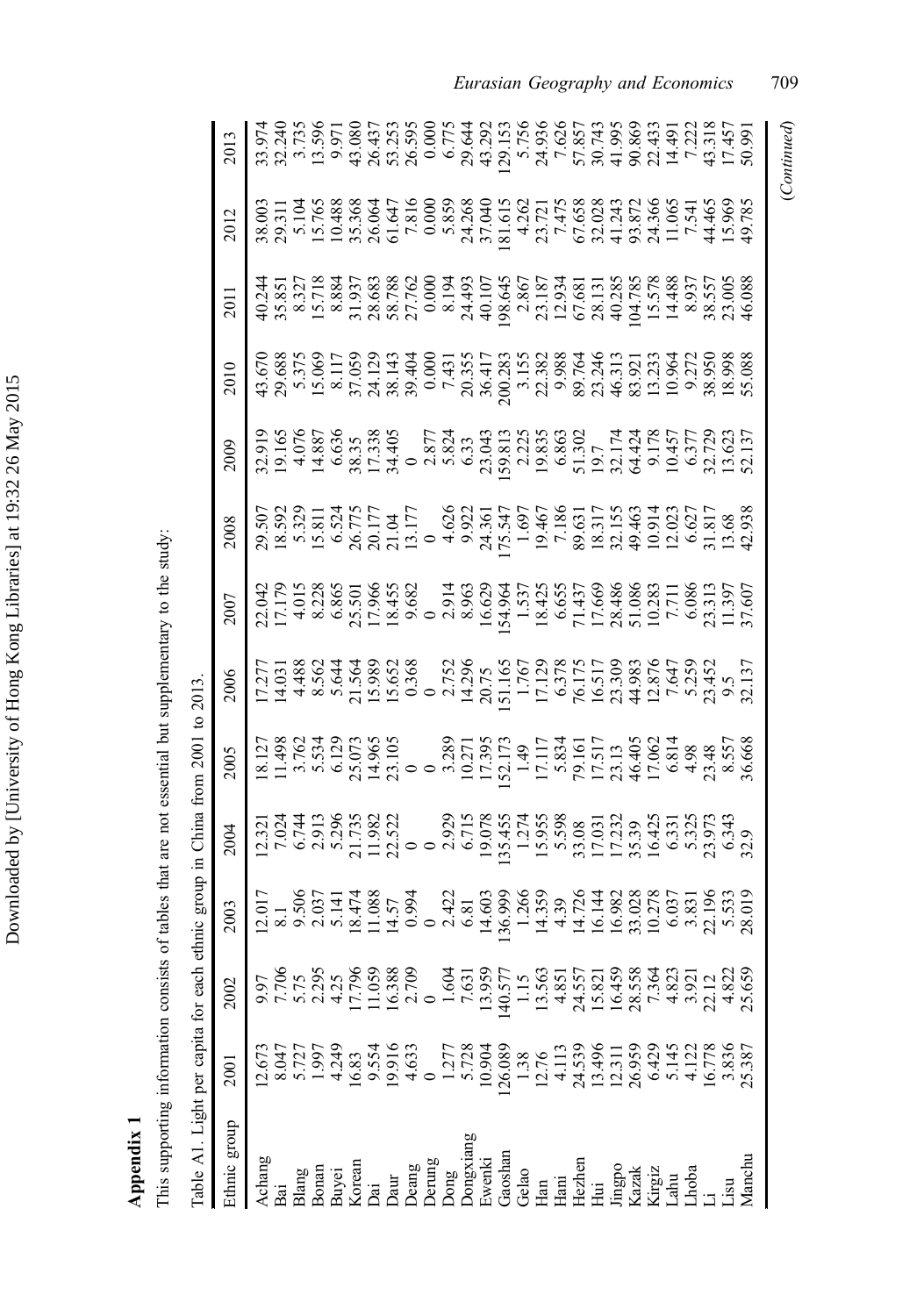| able A1. (Continued).                                                                                                                                                                                                                                                                                                                                                                                                                                                          |                                                                                                                                                                                                                                                                                              |      |                                                                                                                                                                                                     |      |     |                                                                                                                                                                                                                                                                                |            |     |     |     |      |      |
|--------------------------------------------------------------------------------------------------------------------------------------------------------------------------------------------------------------------------------------------------------------------------------------------------------------------------------------------------------------------------------------------------------------------------------------------------------------------------------|----------------------------------------------------------------------------------------------------------------------------------------------------------------------------------------------------------------------------------------------------------------------------------------------|------|-----------------------------------------------------------------------------------------------------------------------------------------------------------------------------------------------------|------|-----|--------------------------------------------------------------------------------------------------------------------------------------------------------------------------------------------------------------------------------------------------------------------------------|------------|-----|-----|-----|------|------|
| thnic group                                                                                                                                                                                                                                                                                                                                                                                                                                                                    | 2001                                                                                                                                                                                                                                                                                         | 2002 | 2003                                                                                                                                                                                                | 2004 | 005 | ,006                                                                                                                                                                                                                                                                           | <b>POO</b> | 800 | 600 | 010 | 2012 | 2013 |
|                                                                                                                                                                                                                                                                                                                                                                                                                                                                                |                                                                                                                                                                                                                                                                                              |      |                                                                                                                                                                                                     |      |     |                                                                                                                                                                                                                                                                                |            |     |     |     |      |      |
|                                                                                                                                                                                                                                                                                                                                                                                                                                                                                |                                                                                                                                                                                                                                                                                              |      |                                                                                                                                                                                                     |      |     |                                                                                                                                                                                                                                                                                |            |     |     |     |      |      |
|                                                                                                                                                                                                                                                                                                                                                                                                                                                                                |                                                                                                                                                                                                                                                                                              |      |                                                                                                                                                                                                     |      |     |                                                                                                                                                                                                                                                                                |            |     |     |     |      |      |
|                                                                                                                                                                                                                                                                                                                                                                                                                                                                                |                                                                                                                                                                                                                                                                                              |      |                                                                                                                                                                                                     |      |     |                                                                                                                                                                                                                                                                                |            |     |     |     |      |      |
|                                                                                                                                                                                                                                                                                                                                                                                                                                                                                |                                                                                                                                                                                                                                                                                              |      |                                                                                                                                                                                                     |      |     |                                                                                                                                                                                                                                                                                |            |     |     |     |      |      |
|                                                                                                                                                                                                                                                                                                                                                                                                                                                                                | $\begin{array}{cc} 1.748 \\ 1.1155 \\ 1.1154 \\ 1.1155 \\ 1.1154 \\ 1.1155 \\ 1.1154 \\ 1.1154 \\ 1.1154 \\ 1.1154 \\ 1.1154 \\ 1.1154 \\ 1.1154 \\ 1.1154 \\ 1.1154 \\ 1.1154 \\ 1.1154 \\ 1.1154 \\ 1.1154 \\ 1.1154 \\ 1.1154 \\ 1.1154 \\ 1.1154 \\ 1.1154 \\ 1.1154 \\ 1.1154 \\ 1.115$ |      | $8.380\n8.3021\n8.315\n8.321\n8.333\n8.343\n8.355\n8.368\n8.375\n8.389\n8.381\n8.391\n8.392\n8.393\n8.394\n8.395\n8.397\n8.399\n8.399\n8.399\n8.399\n8.399\n8.399\n8.399\n8.399\n8.399\n8.399\n8.3$ |      |     | $\begin{smallmatrix} 1.11 & 0.85 & 0.43 & 0.43 & 0.43 & 0.43 & 0.43 & 0.43 & 0.43 & 0.43 & 0.43 & 0.43 & 0.43 & 0.43 & 0.43 & 0.43 & 0.43 & 0.43 & 0.43 & 0.43 & 0.43 & 0.43 & 0.43 & 0.43 & 0.43 & 0.43 & 0.43 & 0.43 & 0.43 & 0.43 & 0.43 & 0.43 & 0.43 & 0.43 & 0.43 & 0.4$ |            |     |     |     |      |      |
|                                                                                                                                                                                                                                                                                                                                                                                                                                                                                |                                                                                                                                                                                                                                                                                              |      |                                                                                                                                                                                                     |      |     |                                                                                                                                                                                                                                                                                |            |     |     |     |      |      |
|                                                                                                                                                                                                                                                                                                                                                                                                                                                                                |                                                                                                                                                                                                                                                                                              |      |                                                                                                                                                                                                     |      |     |                                                                                                                                                                                                                                                                                |            |     |     |     |      |      |
|                                                                                                                                                                                                                                                                                                                                                                                                                                                                                |                                                                                                                                                                                                                                                                                              |      |                                                                                                                                                                                                     |      |     |                                                                                                                                                                                                                                                                                |            |     |     |     |      |      |
|                                                                                                                                                                                                                                                                                                                                                                                                                                                                                |                                                                                                                                                                                                                                                                                              |      |                                                                                                                                                                                                     |      |     |                                                                                                                                                                                                                                                                                |            |     |     |     |      |      |
|                                                                                                                                                                                                                                                                                                                                                                                                                                                                                |                                                                                                                                                                                                                                                                                              |      |                                                                                                                                                                                                     |      |     |                                                                                                                                                                                                                                                                                |            |     |     |     |      |      |
|                                                                                                                                                                                                                                                                                                                                                                                                                                                                                |                                                                                                                                                                                                                                                                                              |      |                                                                                                                                                                                                     |      |     |                                                                                                                                                                                                                                                                                |            |     |     |     |      |      |
|                                                                                                                                                                                                                                                                                                                                                                                                                                                                                |                                                                                                                                                                                                                                                                                              |      |                                                                                                                                                                                                     |      |     |                                                                                                                                                                                                                                                                                |            |     |     |     |      |      |
|                                                                                                                                                                                                                                                                                                                                                                                                                                                                                |                                                                                                                                                                                                                                                                                              |      |                                                                                                                                                                                                     |      |     |                                                                                                                                                                                                                                                                                |            |     |     |     |      |      |
|                                                                                                                                                                                                                                                                                                                                                                                                                                                                                |                                                                                                                                                                                                                                                                                              |      |                                                                                                                                                                                                     |      |     |                                                                                                                                                                                                                                                                                |            |     |     |     |      |      |
|                                                                                                                                                                                                                                                                                                                                                                                                                                                                                |                                                                                                                                                                                                                                                                                              |      |                                                                                                                                                                                                     |      |     |                                                                                                                                                                                                                                                                                |            |     |     |     |      |      |
|                                                                                                                                                                                                                                                                                                                                                                                                                                                                                |                                                                                                                                                                                                                                                                                              |      |                                                                                                                                                                                                     |      |     |                                                                                                                                                                                                                                                                                |            |     |     |     |      |      |
|                                                                                                                                                                                                                                                                                                                                                                                                                                                                                |                                                                                                                                                                                                                                                                                              |      |                                                                                                                                                                                                     |      |     |                                                                                                                                                                                                                                                                                |            |     |     |     |      |      |
|                                                                                                                                                                                                                                                                                                                                                                                                                                                                                |                                                                                                                                                                                                                                                                                              |      |                                                                                                                                                                                                     |      |     |                                                                                                                                                                                                                                                                                |            |     |     |     |      |      |
|                                                                                                                                                                                                                                                                                                                                                                                                                                                                                |                                                                                                                                                                                                                                                                                              |      |                                                                                                                                                                                                     |      |     |                                                                                                                                                                                                                                                                                |            |     |     |     |      |      |
|                                                                                                                                                                                                                                                                                                                                                                                                                                                                                |                                                                                                                                                                                                                                                                                              |      |                                                                                                                                                                                                     |      |     |                                                                                                                                                                                                                                                                                |            |     |     |     |      |      |
| $\begin{array}{l} \text{M}{\text{a}}{\text{on}} \\ \text{M}{\text{is}} \\ \text{M}{\text{on}} \\ \text{M}{\text{on}} \\ \text{M}{\text{on}} \\ \text{M}{\text{in}} \\ \text{M}{\text{in}} \\ \text{M}{\text{in}} \\ \text{M}{\text{in}} \\ \text{M}{\text{in}} \\ \text{M}{\text{in}} \\ \text{M}{\text{in}} \\ \text{M}{\text{in}} \\ \text{M}{\text{in}} \\ \text{M}{\text{in}} \\ \text{M}{\text{in}} \\ \text{M}{\text{in}} \\ \text{M}{\text{in}} \\ \text{M}{\text{in}}$ |                                                                                                                                                                                                                                                                                              |      |                                                                                                                                                                                                     |      |     |                                                                                                                                                                                                                                                                                |            |     |     |     |      |      |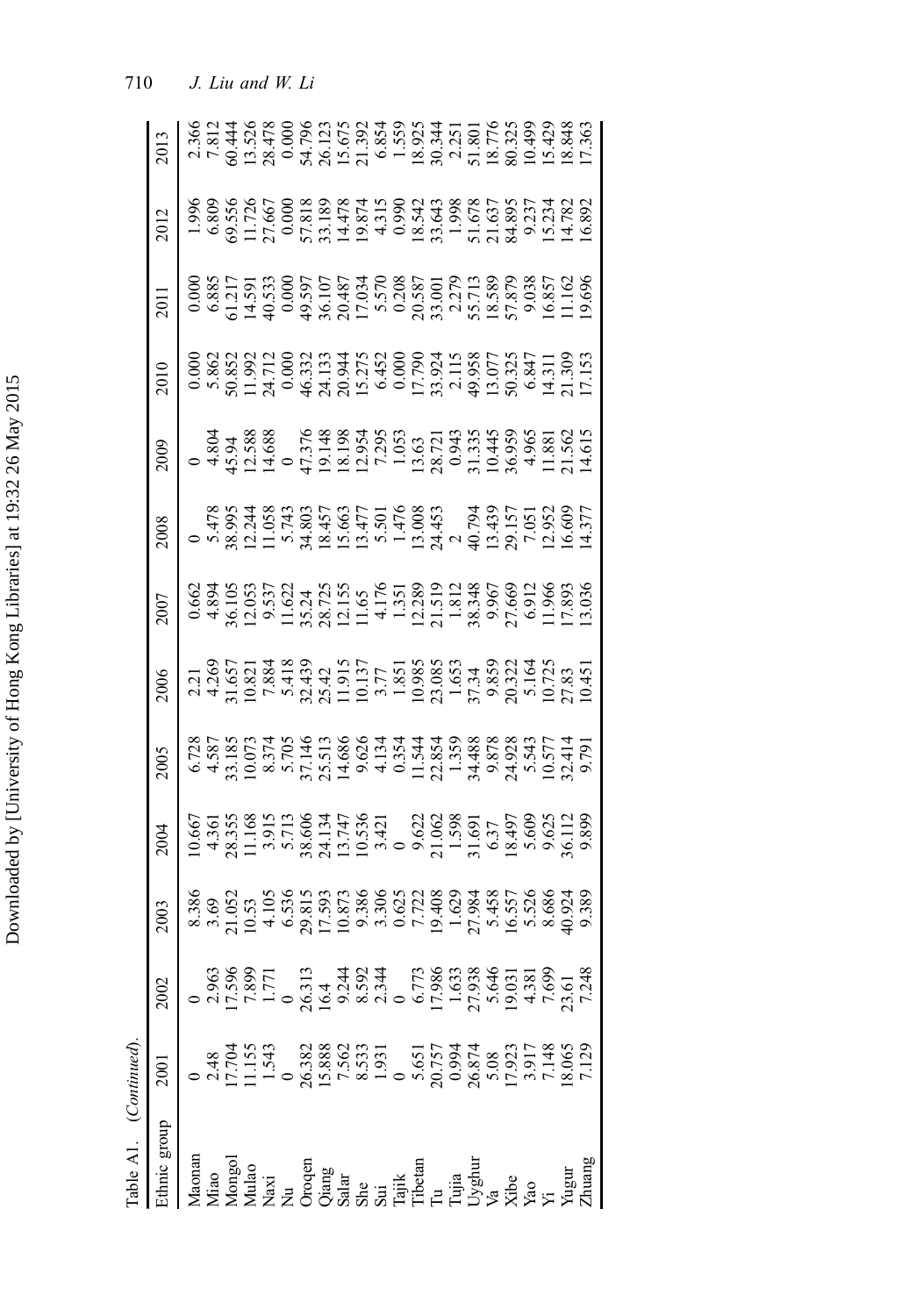| Table A2. NLDI for each ethnic group in China from 2001 to 2013 |      |      |      |      |      |      |      |      |      |      |      |      |      |
|-----------------------------------------------------------------|------|------|------|------|------|------|------|------|------|------|------|------|------|
| Ethnic<br>dno.fa                                                | 2001 | 2002 | 2003 | 2004 | 2005 | 2006 | 2007 | 2008 | 2009 | 2010 | 2011 | 2012 | 2013 |
| Achang                                                          |      |      |      |      |      |      |      |      |      |      |      |      |      |
| Bai                                                             |      |      |      |      |      |      |      |      |      |      |      |      |      |
|                                                                 |      |      |      |      |      |      |      |      |      |      |      |      |      |
| Blang<br>Bonan                                                  |      |      |      |      |      |      |      |      |      |      |      |      |      |
| Buyei<br>Korean                                                 |      |      |      |      |      |      |      |      |      |      |      |      |      |
|                                                                 |      |      |      |      |      |      |      |      |      |      |      |      |      |
| $\overline{a}$                                                  |      |      |      |      |      |      |      |      |      |      |      |      |      |
| Daur                                                            |      |      |      |      |      |      |      |      |      |      |      |      |      |
| Deang                                                           |      |      |      |      |      |      |      |      |      |      |      |      |      |
| Derung                                                          |      |      |      |      |      |      |      |      |      |      |      |      |      |
|                                                                 |      |      |      |      |      |      |      |      |      |      |      |      |      |
| Dong<br>Dongxiang<br>Ewenki<br>Gaoshan<br>Gelao<br>Gelao        |      |      |      |      |      |      |      |      |      |      |      |      |      |
|                                                                 |      |      |      |      |      |      |      |      |      |      |      |      |      |
|                                                                 |      |      |      |      |      |      |      |      |      |      |      |      |      |
|                                                                 |      |      |      |      |      |      |      |      |      |      |      |      |      |
|                                                                 |      |      |      |      |      |      |      |      |      |      |      |      |      |
|                                                                 |      |      |      |      |      |      |      |      |      |      |      |      |      |
|                                                                 |      |      |      |      |      |      |      |      |      |      |      |      |      |
|                                                                 |      |      |      |      |      |      |      |      |      |      |      |      |      |
|                                                                 |      |      |      |      |      |      |      |      |      |      |      |      |      |
| Hani<br>Hezhen<br>Hui Jingpo<br>Kazak<br>Kirgiz<br>Lahu<br>Lahu |      |      |      |      |      |      |      |      |      |      |      |      |      |
|                                                                 |      |      |      |      |      |      |      |      |      |      |      |      |      |
|                                                                 |      |      |      |      |      |      |      |      |      |      |      |      |      |
|                                                                 |      |      |      |      |      |      |      |      |      |      |      |      |      |
|                                                                 |      |      |      |      |      |      |      |      |      |      |      |      |      |
| usi                                                             |      |      |      |      |      |      |      |      |      |      |      |      |      |
| Manchu                                                          |      |      |      |      |      |      |      |      |      |      |      |      |      |
| Maonan                                                          |      |      |      |      |      |      |      |      |      |      |      |      |      |
| Viao                                                            |      |      |      |      |      |      |      |      |      |      |      |      |      |

(Continued)

 $(Continued)$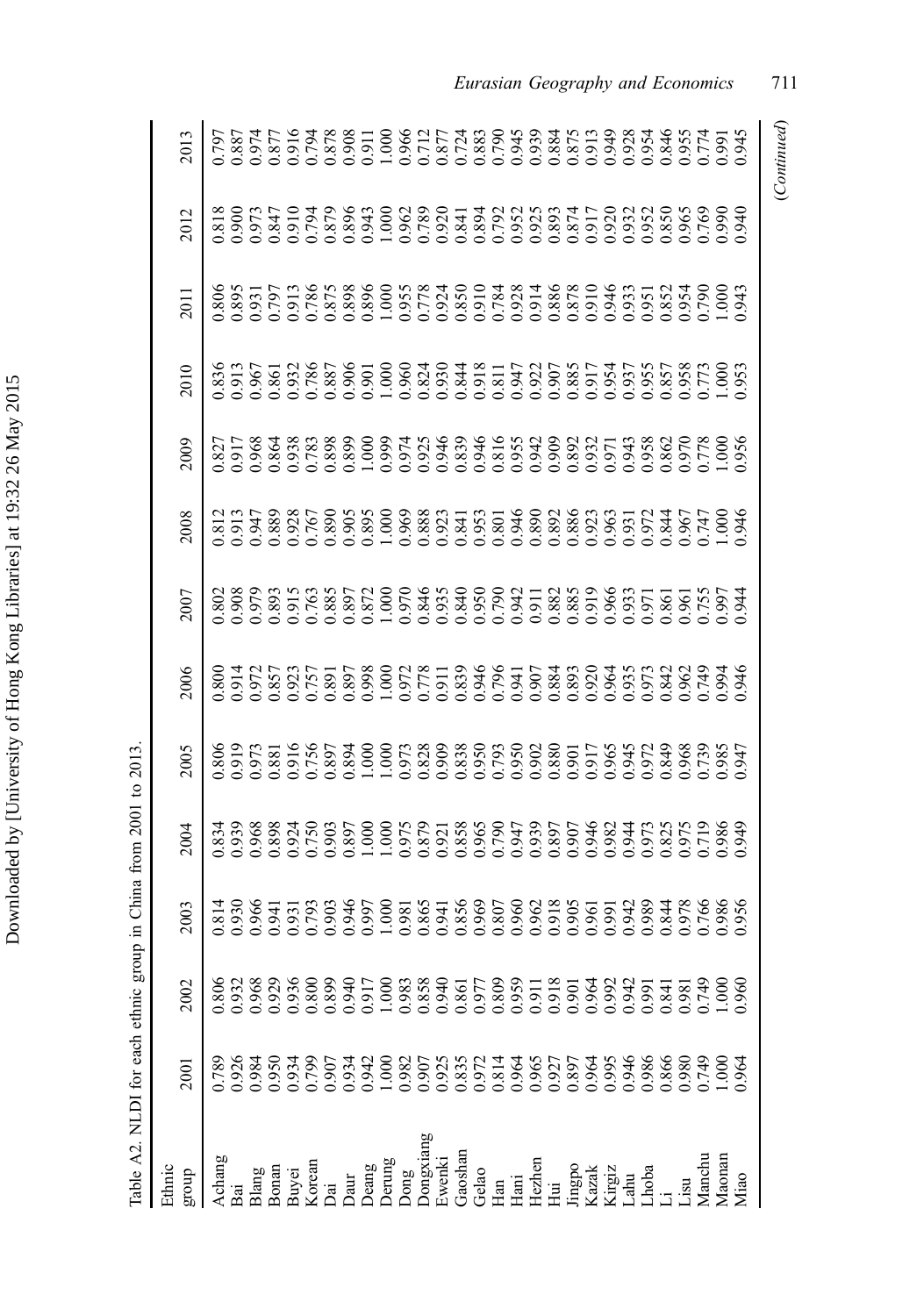| 3thnic<br>dnoré                                                                                                                                                                                                                                                                                                                                                                                                                                               | 2001 | 2002 | 2003 | 2004 | 2005 | 2006 | 2007                                                                                                        | 2008 | 2009 | 2010 | 2011 | 2012 | 2013 |
|---------------------------------------------------------------------------------------------------------------------------------------------------------------------------------------------------------------------------------------------------------------------------------------------------------------------------------------------------------------------------------------------------------------------------------------------------------------|------|------|------|------|------|------|-------------------------------------------------------------------------------------------------------------|------|------|------|------|------|------|
|                                                                                                                                                                                                                                                                                                                                                                                                                                                               |      |      |      |      |      |      |                                                                                                             |      |      |      |      |      |      |
|                                                                                                                                                                                                                                                                                                                                                                                                                                                               |      |      |      |      |      |      | 17888881711389888588887575288875<br>0.888888771138988888888875752888876<br>0.888888988888888888875752888875 |      |      |      |      |      |      |
|                                                                                                                                                                                                                                                                                                                                                                                                                                                               |      |      |      |      |      |      |                                                                                                             |      |      |      |      |      |      |
|                                                                                                                                                                                                                                                                                                                                                                                                                                                               |      |      |      |      |      |      |                                                                                                             |      |      |      |      |      |      |
|                                                                                                                                                                                                                                                                                                                                                                                                                                                               |      |      |      |      |      |      |                                                                                                             |      |      |      |      |      |      |
|                                                                                                                                                                                                                                                                                                                                                                                                                                                               |      |      |      |      |      |      |                                                                                                             |      |      |      |      |      |      |
|                                                                                                                                                                                                                                                                                                                                                                                                                                                               |      |      |      |      |      |      |                                                                                                             |      |      |      |      |      |      |
|                                                                                                                                                                                                                                                                                                                                                                                                                                                               |      |      |      |      |      |      |                                                                                                             |      |      |      |      |      |      |
|                                                                                                                                                                                                                                                                                                                                                                                                                                                               |      |      |      |      |      |      |                                                                                                             |      |      |      |      |      |      |
|                                                                                                                                                                                                                                                                                                                                                                                                                                                               |      |      |      |      |      |      |                                                                                                             |      |      |      |      |      |      |
|                                                                                                                                                                                                                                                                                                                                                                                                                                                               |      |      |      |      |      |      |                                                                                                             |      |      |      |      |      |      |
|                                                                                                                                                                                                                                                                                                                                                                                                                                                               |      |      |      |      |      |      |                                                                                                             |      |      |      |      |      |      |
|                                                                                                                                                                                                                                                                                                                                                                                                                                                               |      |      |      |      |      |      |                                                                                                             |      |      |      |      |      |      |
|                                                                                                                                                                                                                                                                                                                                                                                                                                                               |      |      |      |      |      |      |                                                                                                             |      |      |      |      |      |      |
|                                                                                                                                                                                                                                                                                                                                                                                                                                                               |      |      |      |      |      |      |                                                                                                             |      |      |      |      |      |      |
|                                                                                                                                                                                                                                                                                                                                                                                                                                                               |      |      |      |      |      |      |                                                                                                             |      |      |      |      |      |      |
|                                                                                                                                                                                                                                                                                                                                                                                                                                                               |      |      |      |      |      |      |                                                                                                             |      |      |      |      |      |      |
|                                                                                                                                                                                                                                                                                                                                                                                                                                                               |      |      |      |      |      |      |                                                                                                             |      |      |      |      |      |      |
|                                                                                                                                                                                                                                                                                                                                                                                                                                                               |      |      |      |      |      |      |                                                                                                             |      |      |      |      |      |      |
| $\begin{array}{ll} \text{Mongol} \\ \text{Mala} \\ \text{Maxi} \\ \text{Maxi} \\ \text{O:} \\ \text{O:} \\ \text{Maa} \\ \text{Maa} \\ \text{Maa} \\ \text{Maa} \\ \text{Maa} \\ \text{Maa} \\ \text{Maa} \\ \text{Maa} \\ \text{Maa} \\ \text{Maa} \\ \text{Maa} \\ \text{Maa} \\ \text{Maa} \\ \text{Maa} \\ \text{Maa} \\ \text{Maa} \\ \text{Maa} \\ \text{Maa} \\ \text{Maa} \\ \text{Maa} \\ \text{Maa} \\ \text{Maa} \\ \text{Maa} \\ \text{Maa} \\ \$ |      |      |      |      |      |      |                                                                                                             |      |      |      |      |      |      |

Table A2. (Continued).

Table A2. (Continued).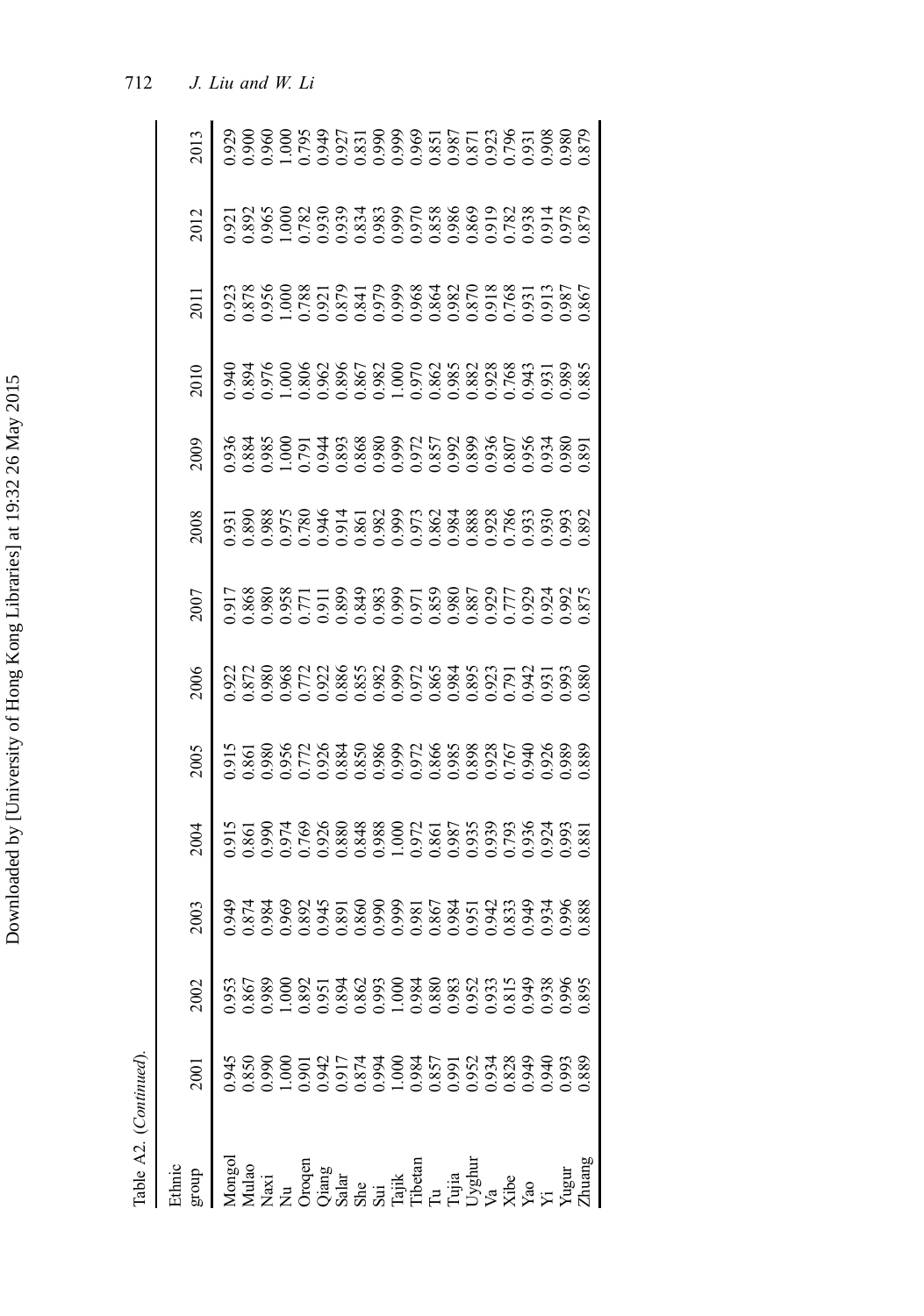| Ethnic<br>group | Light per<br>capita | GDP per capita<br>$(1000$ RMB) | Ethnic<br>group | Light per<br>capita | GDP per capita<br>$(1000$ RMB) |
|-----------------|---------------------|--------------------------------|-----------------|---------------------|--------------------------------|
| Achang          | 12.673              | 3.554                          | Lisu            | 3.836               | 3.165                          |
| Bai             | 8.047               | 4.073                          | Manchu          | 25.387              | 8.706                          |
| Blang           | 5.727               | 3.740                          | Maonan          | $\theta$            | 4.103                          |
| Bonan           | 1.997               | 4.634                          | Miao            | 2.48                | 3.542                          |
| Bouyei          | 4.249               | 3.155                          | Mongol          | 17.704              | 6.158                          |
| Dai             | 9.554               | 4.257                          | Mulao           | 11.155              | 4.783                          |
| Daur            | 19.916              | 6.451                          | Naxi            | 1.543               | 3.147                          |
| Deang           | 4.633               | 3.254                          | Nu              | $\theta$            | 2.559                          |
| Derung          | $\theta$            | 3.566                          | Oroqen          | 26.382              | 6.958                          |
| Dong            | 1.277               | 3.500                          | Qiang           | 15.888              | 5.224                          |
| Dongxiang       | 5.728               | 2.204                          | Salar           | 7.562               | 3.717                          |
| Ewenki          | 10.904              | 6.228                          | She             | 8.533               | 8.597                          |
| Gaoshan         | 126.089             | 115.394                        | Sui             | 1.931               | 3.062                          |
| Gelao           | 1.38                | 3.474                          | Tajik           | $\theta$            | 2.390                          |
| Han             | 12.76               | 11.401                         | Tibetan         | 5.651               | 3.883                          |
| Hani            | 4.113               | 3.802                          | Tu              | 20.757              | 4.538                          |
| Hezhen          | 24.539              | 7.333                          | Tujia           | 0.994               | 4.414                          |
| Hui             | 13.496              | 6.452                          | Uyghur          | 26.874              | 3.973                          |
| Jingpo          | 12.311              | 3.511                          | Va              | 5.08                | 2.908                          |
| Kazak           | 26.959              | 6.190                          | Xibe            | 17.923              | 10.191                         |
| Kirgiz          | 6.429               | 2.325                          | Yao             | 3.917               | 5.117                          |
| Korean          | 16.83               | 8.187                          | Yi              | 7.148               | 4.435                          |
| Lahu            | 5.145               | 3.263                          | Yugur           | 18.065              | 5.904                          |
| Lhoba           | 4.122               | 6.843                          | Zhuang          | 7.129               | 5.128                          |
| Li              | 16.778              | 5.769                          |                 |                     |                                |

Table A3. Light per capita and GDP per capita for each ethnic group at the year of 2000.